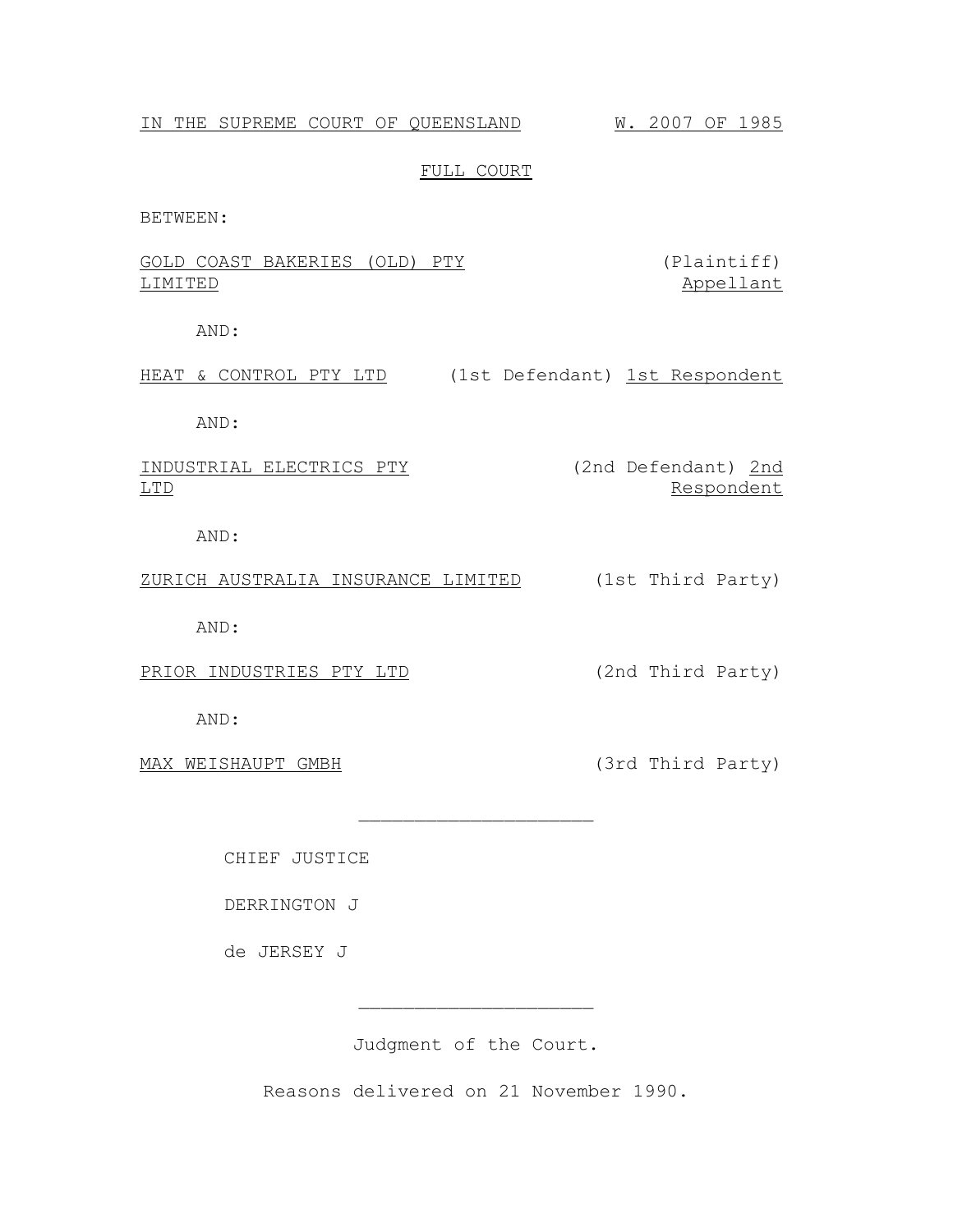## "APPEALS AND CROSS APPEALS DISMISSED.

 $\overline{\phantom{a}}$  , where  $\overline{\phantom{a}}$  , where  $\overline{\phantom{a}}$  , where  $\overline{\phantom{a}}$ 

ORDER 1. APPELLANT PAY THE RESPONDENTS' COSTS OF THE APPEAL TO BE TAXED.

2. THE COURT HAVING ALREADY ORDERED THAT THE FIRST RESPONDENT PAY THE COSTS OF THE APPEAL OF THE SECOND THIRD PARTY AND THIRD THIRD PARTY, THE APPELLANT PAY TO THE FIRST RESPONDENT THE COSTS SO PAID BY IT.

3. THAT THERE BE NO ORDER IN RESPECT OF THE FIRST THIRD PARTY'S COSTS.

 $\overline{\phantom{a}}$  , where  $\overline{\phantom{a}}$  , where  $\overline{\phantom{a}}$  , where  $\overline{\phantom{a}}$ 

IN THE SUPREME COURT OF QUEENSLAND No. 2007 of 1985

Before the Full Court

The Chief Justice

Mr. Justice Derrington

Mr. Justice de Jersey

BETWEEN:

GOLD COAST BAKERIES (OLD) PTY. LIMITED

(Plaintiff) Appellant

AND:

|      | HEAT & CONTROL PTY. |  | (First Defendant) First |            |
|------|---------------------|--|-------------------------|------------|
| LTD. |                     |  |                         | Respondent |

AND:

INDUSTRIAL ELECTRICS PTY. (Second Defendant) Second LTD. Respondent

AND: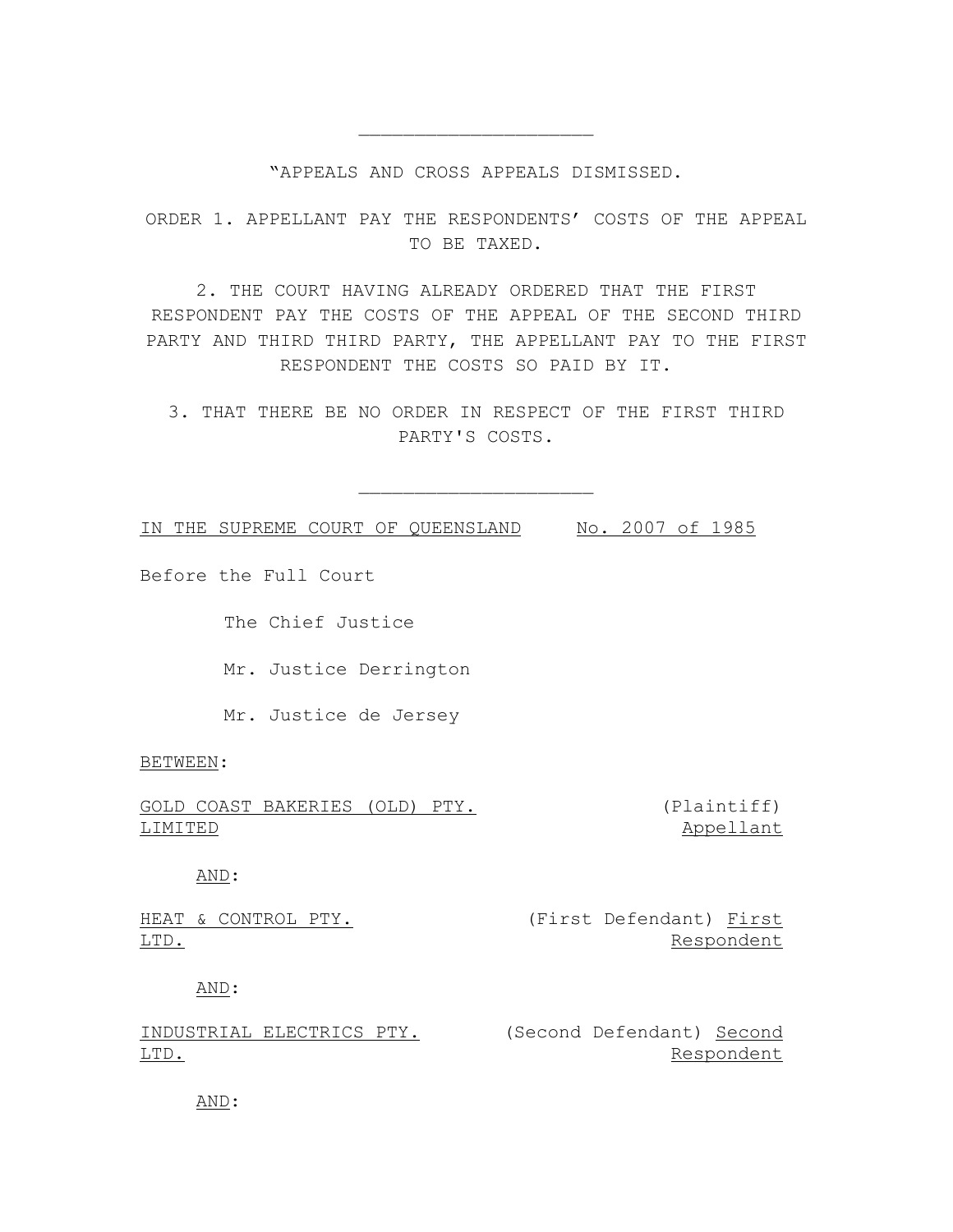ZURICH AUSTRALIA INSURANCE LIMITED (First Third Party)

AND:

PRIOR INDUSTRIES PTY. LTD. (Second Third Party)

AND:

MAX WEISHAUPT GMBH (Third Third Party)

#### JUDGMENT - THE CHIEF JUSTICE, DERRINGTON and de JERSEY JJ.

Delivered the 21st day of November, 1990

## CATCHWORDS:

Review of trial Judge's findings of fact - whether based on assessment of demeanour of witnesses.- liability to indemnity under insurance contract - applicability of exceptions disposition of costs

Insurance - Liability Insurance - Limit on cover excluding claim arising from condition of goods supplied by insured. Damage caused by condition resulting from negligent act of subcontractor. Condition. Insured to observe regulations. Not to employ person on gas-fitting unless qualified gasfitter. Whether employee of sub-contractor or incorporated sub-contractor "employed" by insured contractor. Costs. Insurer wrongly repudiating liability to indemnify insured against claim. Insured joined as third party. Failure of claimant's action. Whether claimant, insured or insurer should bear third party costs.

Counsel: G.L. Davies Q.C. and with him S. Sheahan for appellant P. McMurdo for first respondent C.E.K. Hampson Q.C. and with him J.H. Dalton for second respondent P.J. Lyons Q.C. and with him A.I. Philippides for first third party A.J.H. Morris for second third party C.G.S.L. Jensen for third third party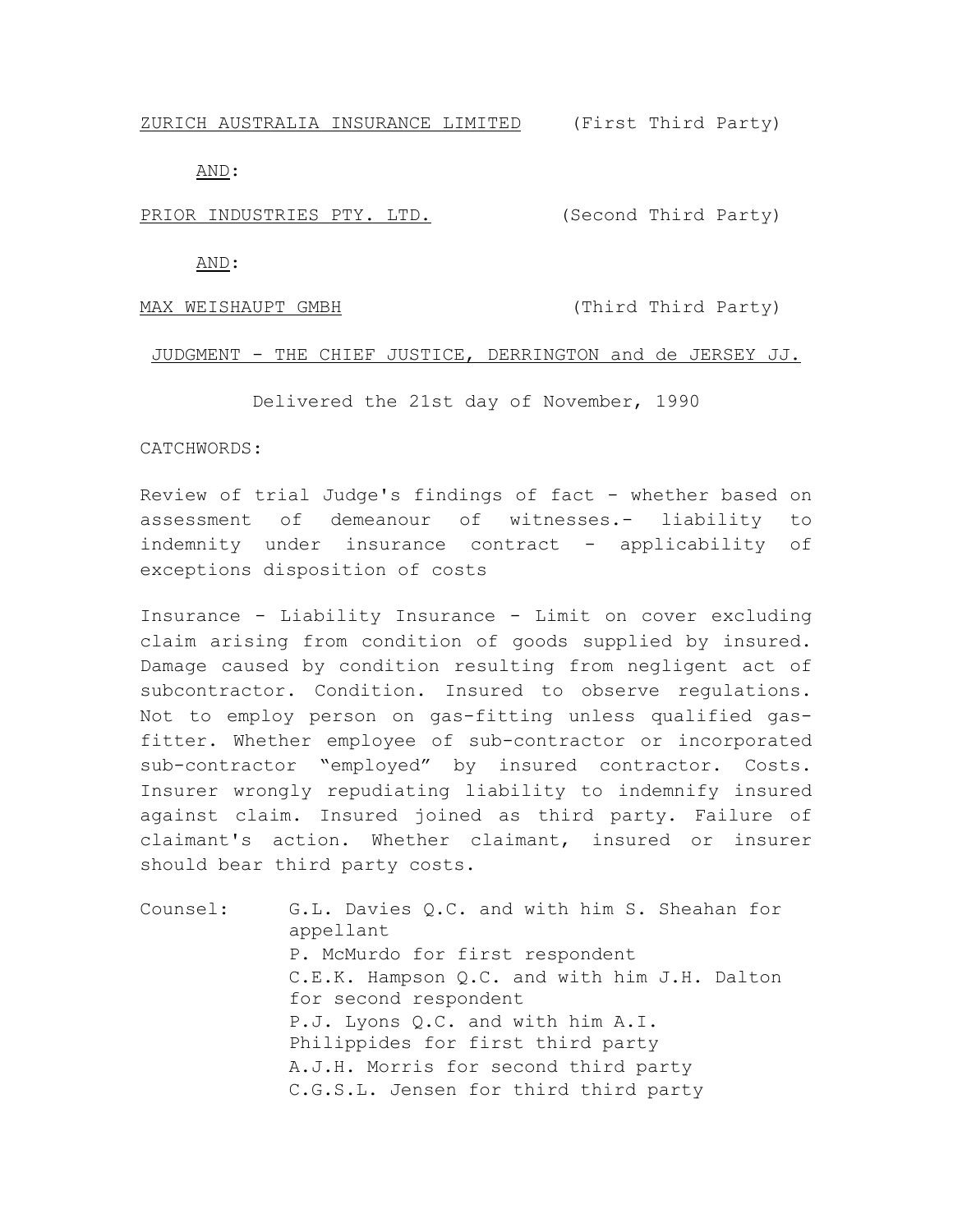Solicitors: Quinlan Miller and Treston for appellant Feez Ruthning for first respondent Morris Fletcher and Cross for second respondent Hill and Taylor for first third party Power and Power for second third party Henderson Trout for third third party Hearing dates: 22nd and 23rd October, 1990 IN THE SUPREME COURT OF QUEENSLAND No. 2007 of 1985

#### BETWEEN:

|         | GOLD COAST BAKERIES (OLD) PTY. |  | (Plaintiff) |
|---------|--------------------------------|--|-------------|
| LIMITED |                                |  | Appellant   |

AND:

|      | HEAT & CONTROL PTY. |  | (First Defendant) First |            |
|------|---------------------|--|-------------------------|------------|
| LTD. |                     |  |                         | Respondent |

AND:

INDUSTRIAL ELECTRICS PTY. (Second Defendant) Second LTD. Respondent

AND:

ZURICH AUSTRALIA INSURANCE LIMITED (First Third Party)

AND:

PRIOR INDUSTRIES PTY. LTD. (Second Third Party)

AND:

MAX WEISHAUPT GMBH (Third Third Party)

### JUDGMENT OF THE COURT

Delivered the 21st day of November, 1990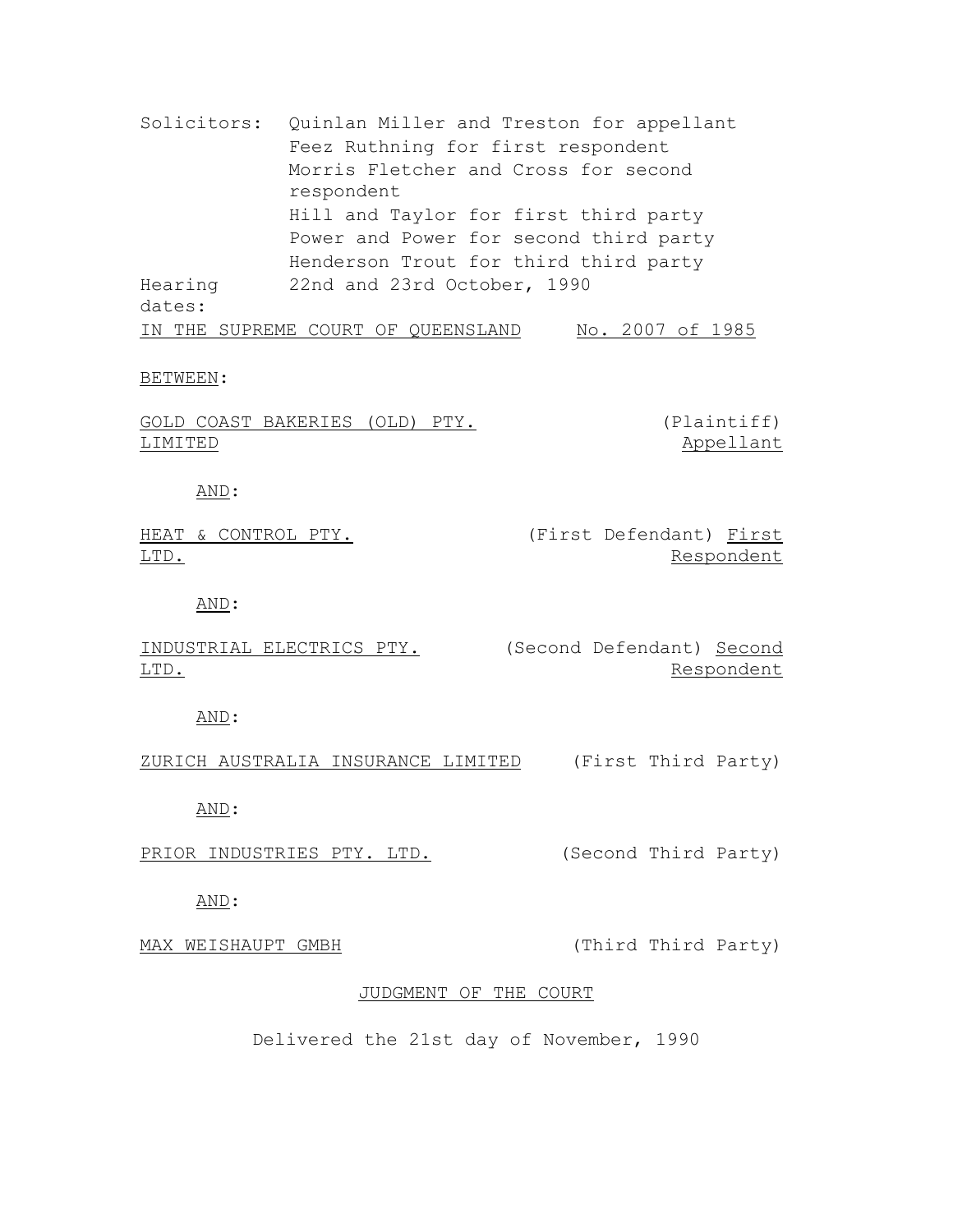In 1983, the appellant entered into a contract with the first respondent for the supply and installation of a bread-baking oven. The second respondent was the first respondent's sub-contractor for the installation of the oven. There are three third parties: the first is the insurer of the first respondent, the second supplied the first respondent with the burner unit for the oven, and the third manufactured the burner.

By early 1985, installation of the oven and burner was substantially complete. On the evening of 20th March, 1985, the oven exploded. As a result, the appellant suffered loss amounting to \$300,000. It unsuccessfully sued to recover that loss.

The explosion was caused because of a malfunction in the burner unit. This unit operated to mix air with gas, and ignite the mixture, providing a flame to heat the oven. A damper system controlled the flow of air into the ignition chamber. The damper, a metal plate, was fixed to an arm which controlled its setting. While vertical, the damper closed off most of the air flow; if horizontal, it facilitated maximum air flow. Were the control arm disconnected, the damper would hang vertically, stopping the flow of air through the burner to the ignition chamber. This would lead to the production of carbon monoxide and eventually, an explosion.

The learned trial Judge found that this explosion was caused in that way, by disconnection of the damper control arm. He held that had occurred "as a result of human intervention at some time shortly before the explosion, and probably on the day of the explosion"; and saw this as "consistent with interference by some servant or agent of the first (respondent), some servant or agent of the second (respondent) or some other unidentified person". The appellant does not challenge any of those findings.

The Judge then considered the involvement of those representatives of the respondents who were or may have been present at the site on 20th March, 1985. The first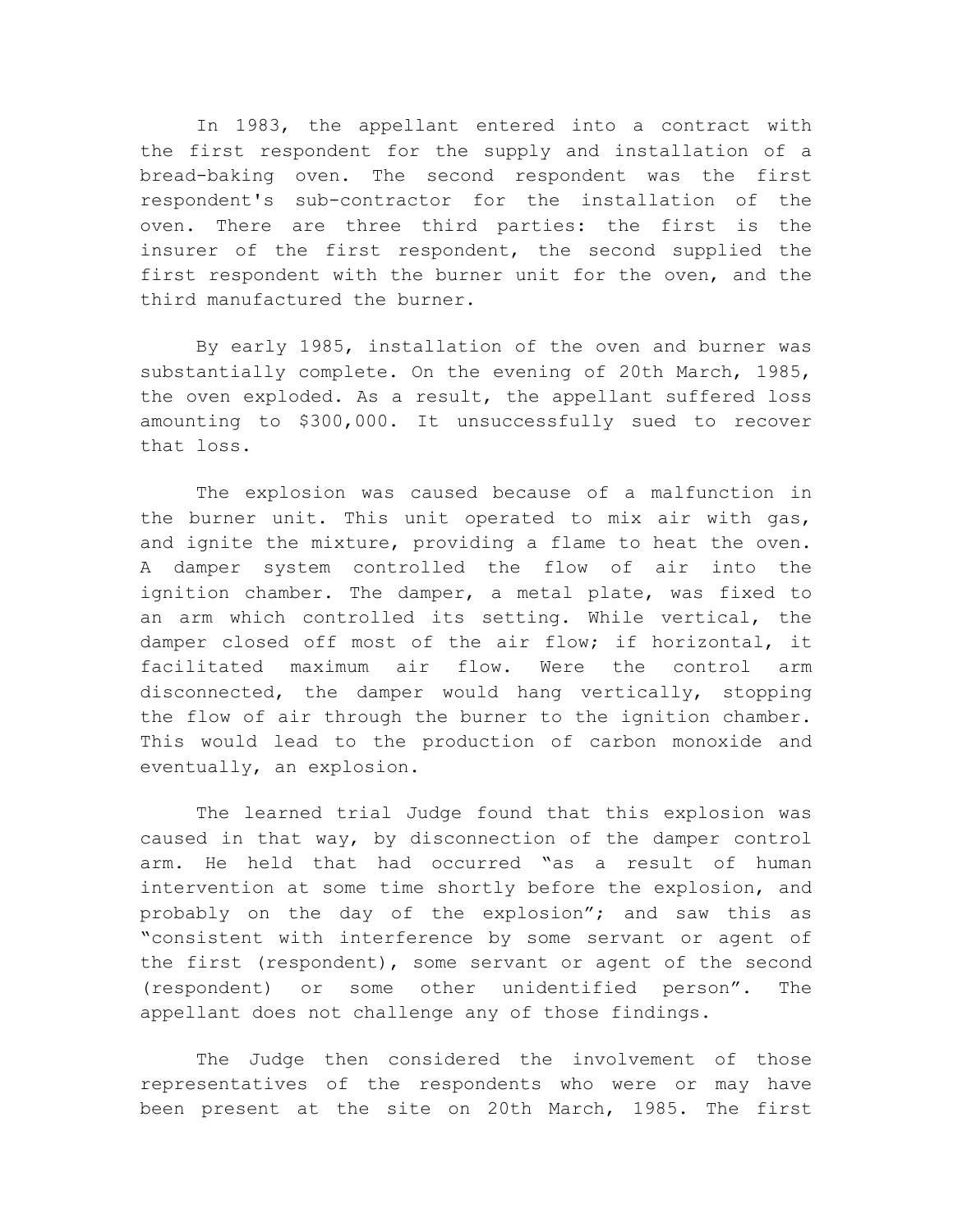respondent's employee Speires was there, he said, and Leach may have been there, but neither of them interfered with the control arm, as His Honour found. The second respondent's employees B.R. and K.N. Harley were present, and His Honour accepted their denials of having interfered in any way with the control arm. The appellant's principal ground of appeal involved a challenge to that acceptance by His Honour of the evidence of the Harleys.

Mr B. Harley was an apprentice electrician employed by the second respondent on a full-time basis. Mr. K. Harley was his father, employed part-time. Each clearly denied having interfered with the control arm.

Mr. B. Harley said that he had no reason to interfere with it. Mr. Davies Q.C., who appeared for the appellant, submitted by way of criticism that Mr. B. Harley's recollection was "based entirely on work sheet records". A fair reading of his evidence shows, however, that he relied on those work sheets to refresh his memory, and that his recollection was not confined to the limited details set out on those sheets. Further, on the day after the explosion he had discussed with a superior the modification which he had made on the previous day. Although he agreed that he did not descend to total detail, there is a strong inference that the discussion was sufficient to reveal whether the work which he had done would have taken him into that part of the equipment which may have been relevant. In these circumstances his reliance on the job cards was reasonable and effective, particularly as all work, if not all detail, was entered on them.

Mr. K. Harley likewise gave apparently clear evidence that he did not interfere with the control arm, or have any reason to do so.

The Judge said that he found "nothing inherently improbable" in the evidence of the Harleys, and then observed that "to some extent, it was supported by the work sheets". Those sheets refer to work which, it was conceded, should not have involved interference with the control arm.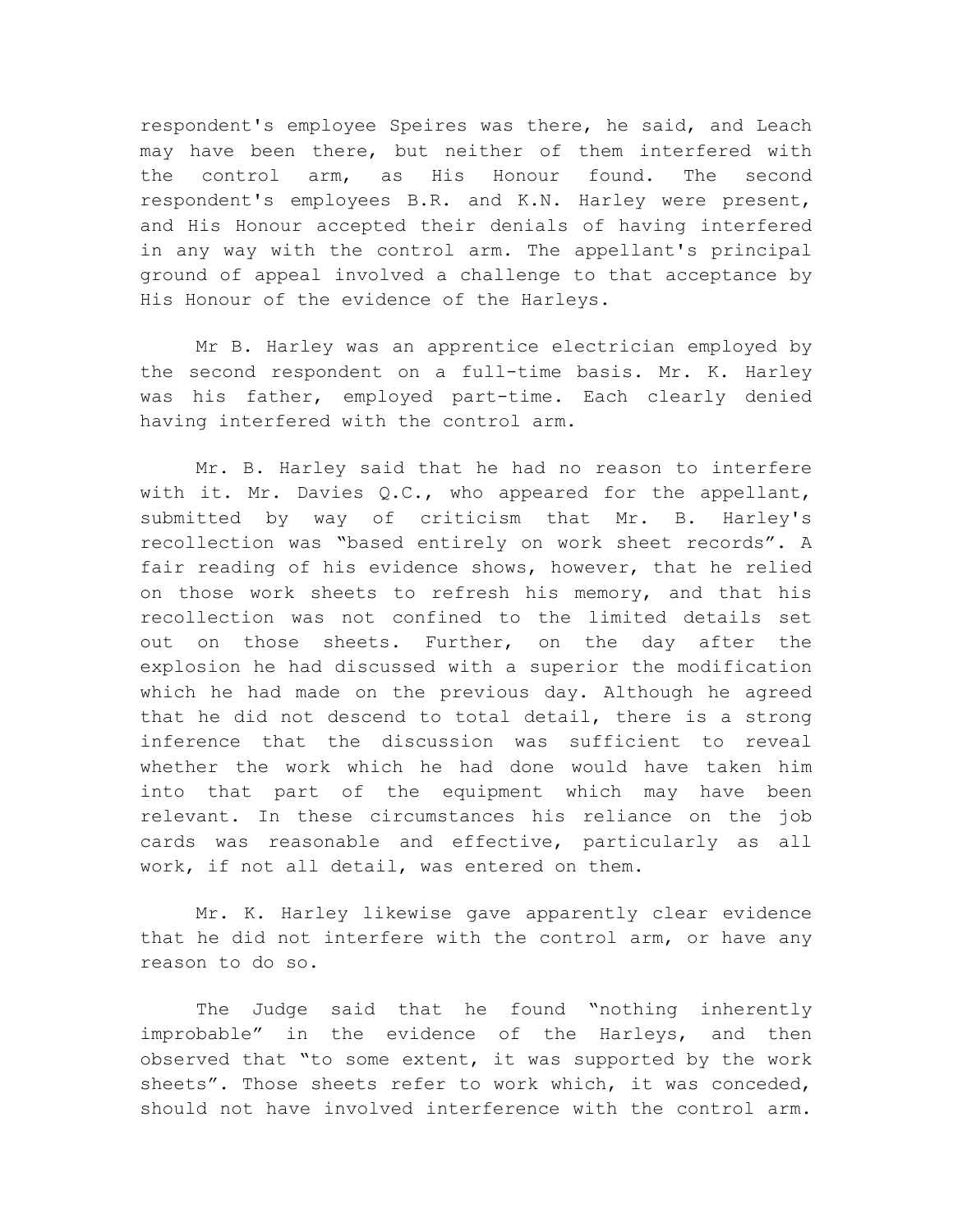Mr. Davies submitted that in taking that approach, His Honour ignored the evidence that the Harleys were doing work "beyond that required of them". His Honour was however alive to that point, saying that it was "possible that not every job performed on that day was recorded on the sheets". In any case, His Honour did not regard the sheets as determinative of the matter. All he said was that the sheets gave the evidence of the Harleys "some" support, and that view was open.

The appellant's challenge to the Judge's acceptance of the evidence of the Harleys focused on his rejection of the contrary evidence of another witness, Mr. Pratt, a plumber working at the site. Mr. Pratt gave evidence to the effect that the Harleys were on top of the oven (where the control arm is located) for most of the day, and that they had the "top cover off", referring to the burner. The Harleys denied having had the cover off, and denied the extent to which Mr. Pratt claimed they were on top of the oven: Mr. K. Harley said he was there only occasionally, and Mr. B. Harley from time to time. His Honour considered that he could not accept both the evidence of Mr. Pratt and that of the Harleys. He accepted the evidence of the Harleys in preference to that of Mr. Pratt.

The Judge referred to "a possibility that Mr. Pratt (had) confused incidents which occurred on different days". He referred to the evidence that Mr. Pratt had been at the site on other occasions and had see the Harleys there, and said it was "quite possible that he (had) unconsciously combined incidents witnessed on one day with incidents witnessed on the day in question". He did not say that was what happened: he merely offered it as a possible explanation as to why Mr. Pratt would claim to recall incidents which, on the evidence of the Harleys which His Honour accepted, did not occur on 20th March. There is sometimes a tendency to assume that the evidence of an apparently independent witness must be accepted. That of course is not so. Furthermore, if such evidence is rejected although the witness is found to be truthful, the trial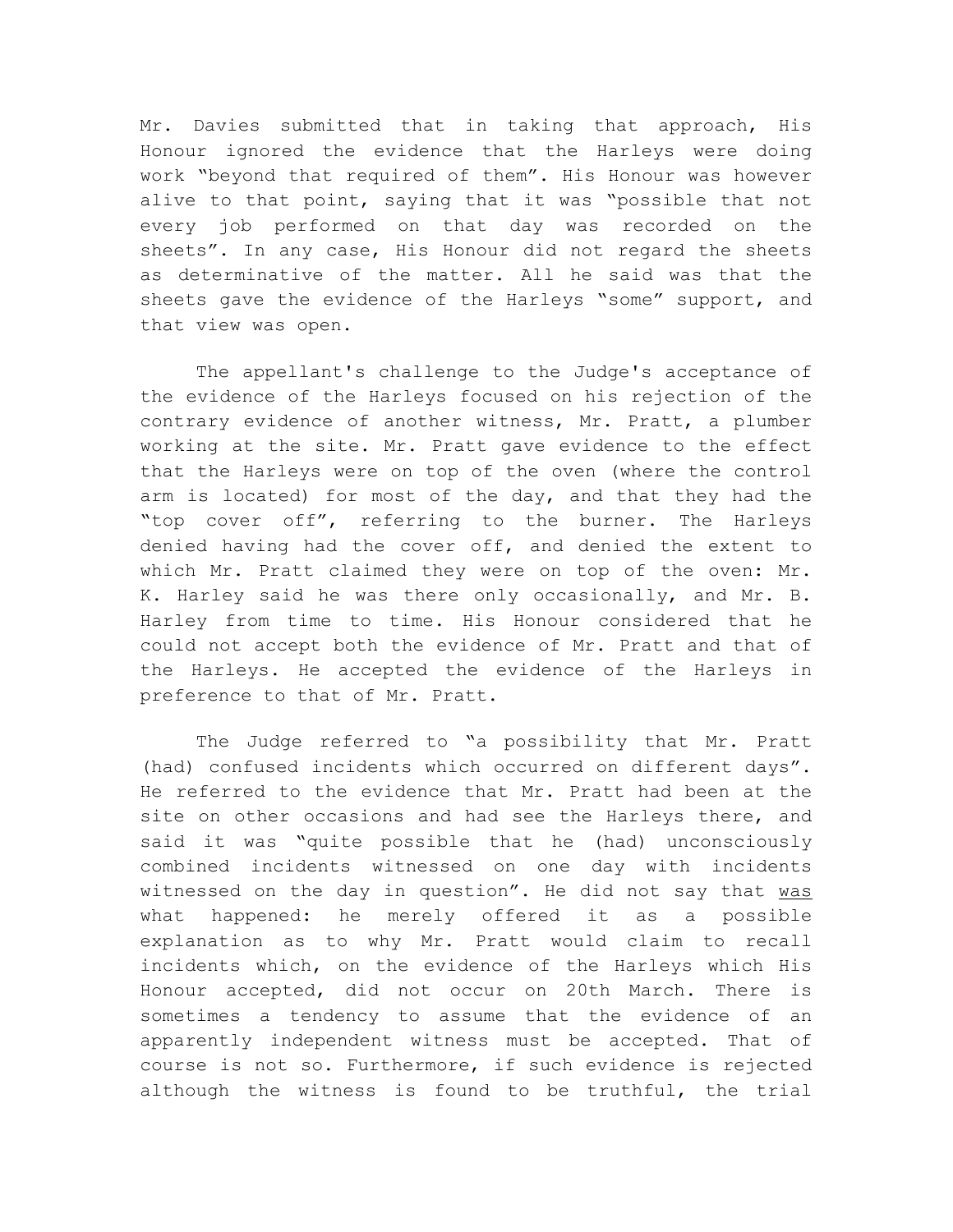Judge often offers possible explanations as to how this may have come about. His findings do not depend upon the explanation and it is offered to show how the situation as found could reasonably exist. This is a justifiable and even desirable exercise. An appellant is sometimes tempted to seize upon this and argue that the trial Judge has been wrongly speculating in his findings or has been acting upon unproven facts. Such a line of argument should not succeed.

Mr. Davies criticised the Judge's rejection of the evidence of Mr. Pratt on the ground "that it had not been suggested to Pratt in cross-examination that his recollection of seeing B. Harley working on the burner with its cover removed on 20th March, 1985 was in any way inaccurate, or that he may have been confusing that occasion with another". While it is true that Counsel for the second respondent at the trial did not specifically put to Mr. Pratt that he was mistaken or confused, he did cross-examination Mr. Pratt in detail, indeed to the point where His Honour observed that there was too great a concentration on the "minutiae" of the matter. The tone of the cross-examination was that of a challenge to the accuracy of Mr. Pratt's recollection.

The nature of the cross-examination should have alerted the appellant to the fact that the second respondent was challenging the reliability of Mr. Pratt's recollection. It is rather fanciful to suggest that the appellant would not have appreciated that, unless the further question: "Are you not mistaken about this?" had been specifically put.

In addition, the appellant had been put on notice, by means of the defence of the first respondent, that the first respondent denied having interfered with the damper arm on 20th March, and job sheets which had been discovered by the first respondent and the first respondent's answers to interrogatories as to what work had been done that day, made no reference to work on this particular part of the machinery. This was a case where the nature of the cross-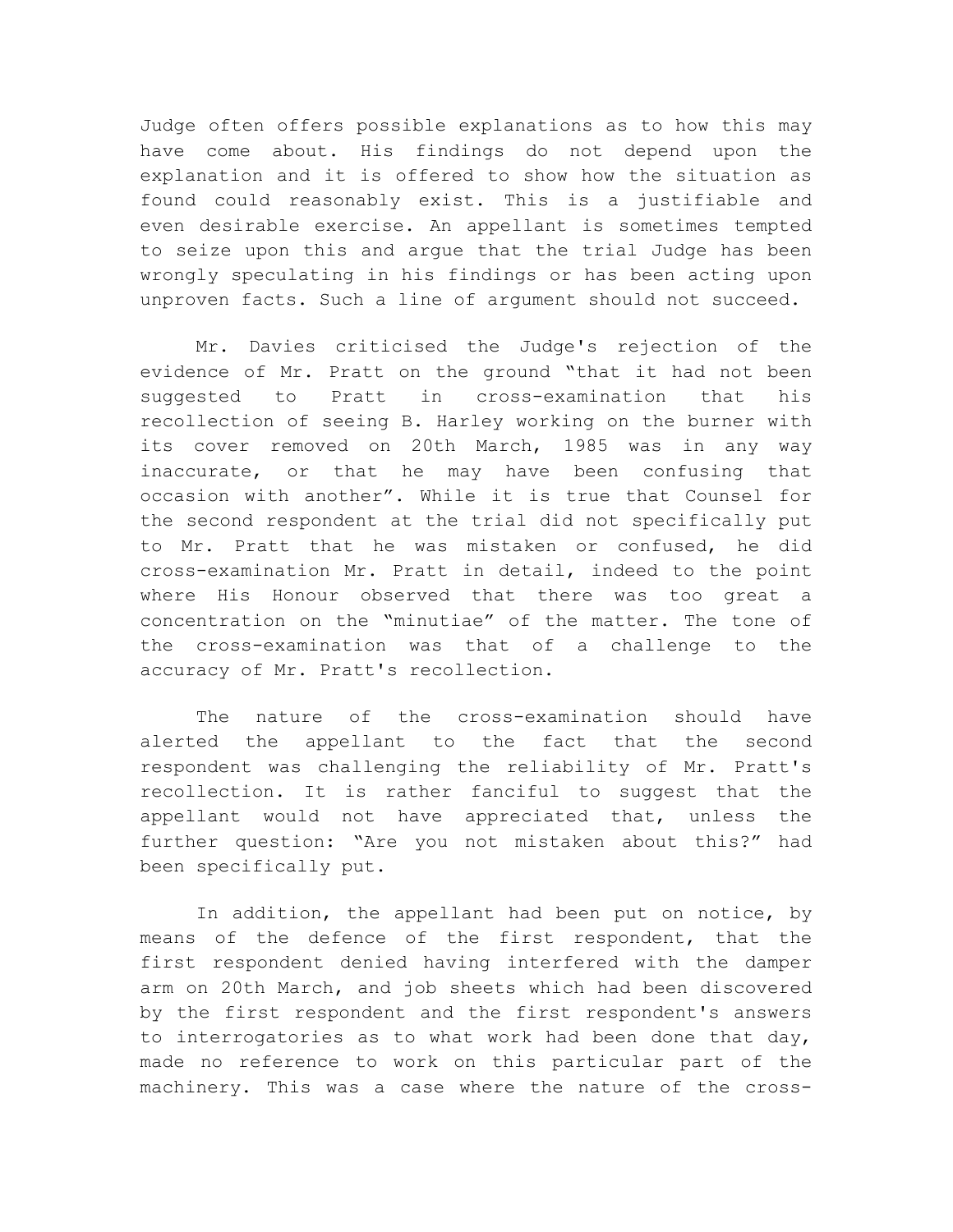examination, together with the appellant's knowledge of the first respondent's case gained in advance by those means, meant that the absence of the specific question referred to above placed the appellant at no disadvantage. The crossexamination which was made sufficiently met the requirements of Browne v. Dunn (1894) 6 R. 67 (H.L.).

The present case is very different from Payless Superbarn (N.S.W.) Pty. Ltd. v. O'Gara (New South Wales Court of Appeal, unreported judgment given 28th May, 1990, no. 612 of 1988). The respondent (plaintiff) there claimed to have slipped on grapes on a supermarket floor. The extent of the relevant cross-examination was enquiry as to how many grapes there were, presumably to mount an argument that she should have seen them. The trial Judge excluded subsequent evidence from the appellant (defendant) that the floor was clean, and that exclusion was upheld on appeal, by reference to the principle of Browne v. Dunn. As already noted, the tone and extent of the cross-examination in this case involved a challenge to Mr. Pratt's claims, and for that and other reasons mentioned earlier, the appellant could not reasonably have considered that the second respondent accepted those claims.

Furthermore, when the Harleys later gave evidence denying interference with the arm, of having been only occasionally on top of the oven, and denying removal of the cover, Counsel for the appellant did not object on the ground that their position had not adequately been put to Mr. Pratt in cross-examination. Neither was leave subsequently sought by the appellant to call further evidence to bolster Mr. Pratt's claims. These features suggest that the evidence of the Harleys on these points did not surprise the appellant, and that the evidence it wished to call on these points was confined to that of Mr. Pratt.

There is no basis for concluding, as was submitted, that the appellant did not have a fair trial. It is in that regard important to observe that Counsel for the appellant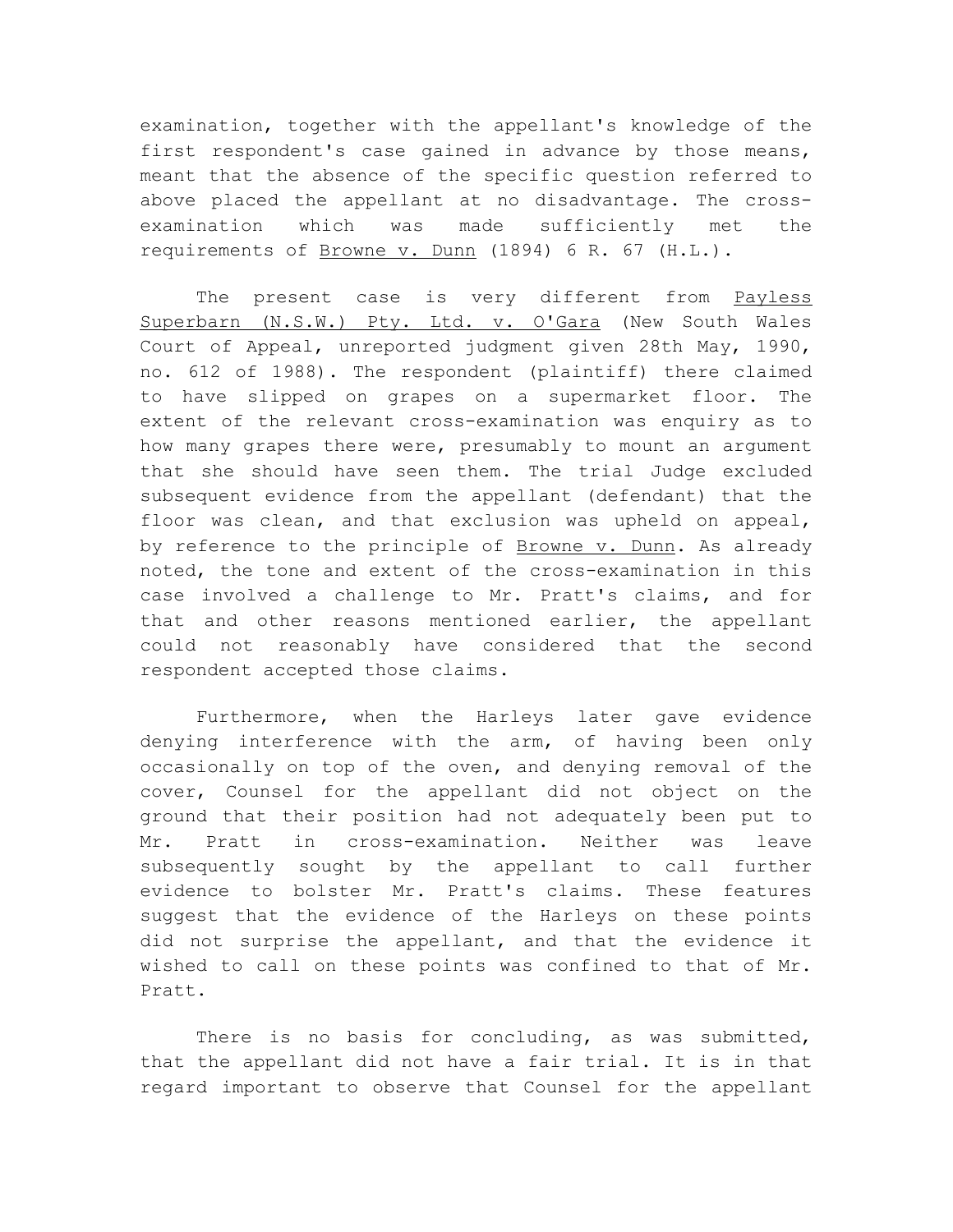did not complain about this matter during the trial; Counsel did not ask the trial Judge to redress the position, such as by the methods discussed in Payless v. O'Gara (by recalling the witness for further crossexamination, allowing the disadvantaged party to reopen, etc.).

None of these criticisms of the Judge's acceptance of the evidence of the Harleys in preference to that of Mr. Pratt survives close analysis. Mr. Davies submitted, however, that the rejection of Mr. Pratt's evidence, and the acceptance of the Harleys' denials of interference with the control arm, left the matter "on an improbable basis: that the accident was caused by the intervention of someone, not an employee of any of the parties". In urging this Court to overturn those findings, he submitted that the findings were not based on an assessment of the demeanour of the witnesses, and that this Court should form its own view of the evidence. He relied on Taylor v. Johnson (1983) 151 C.L.R. 422, 426.

The trial Judge in Taylor v. Johnson had stated that "there was nothing in the demeanour of any of the witnesses which would lead one to conclude that any of them was doing other than endeavouring, to the best of his or her ability and recollection, to tell the truth" and that, in the result, he was "left to determine the matter upon the balance of the probabilities". The High Court (by majority) endorsed the view that the appeal court had been entitled to substitute its own conclusions on the facts. In this case, there is no such declaration. Neither is there anything to suggest that His Honour was not guided to his conclusions in the usual way by an assessment of the demeanour of witnesses.

The process of reasoning disclosed by the Judge in his reasons was as follows. He found "nothing inherently improbable" in the Harleys' denial of interference with the arm, and "to some extent, it was supported by the work sheets". One could not accept both their evidence and that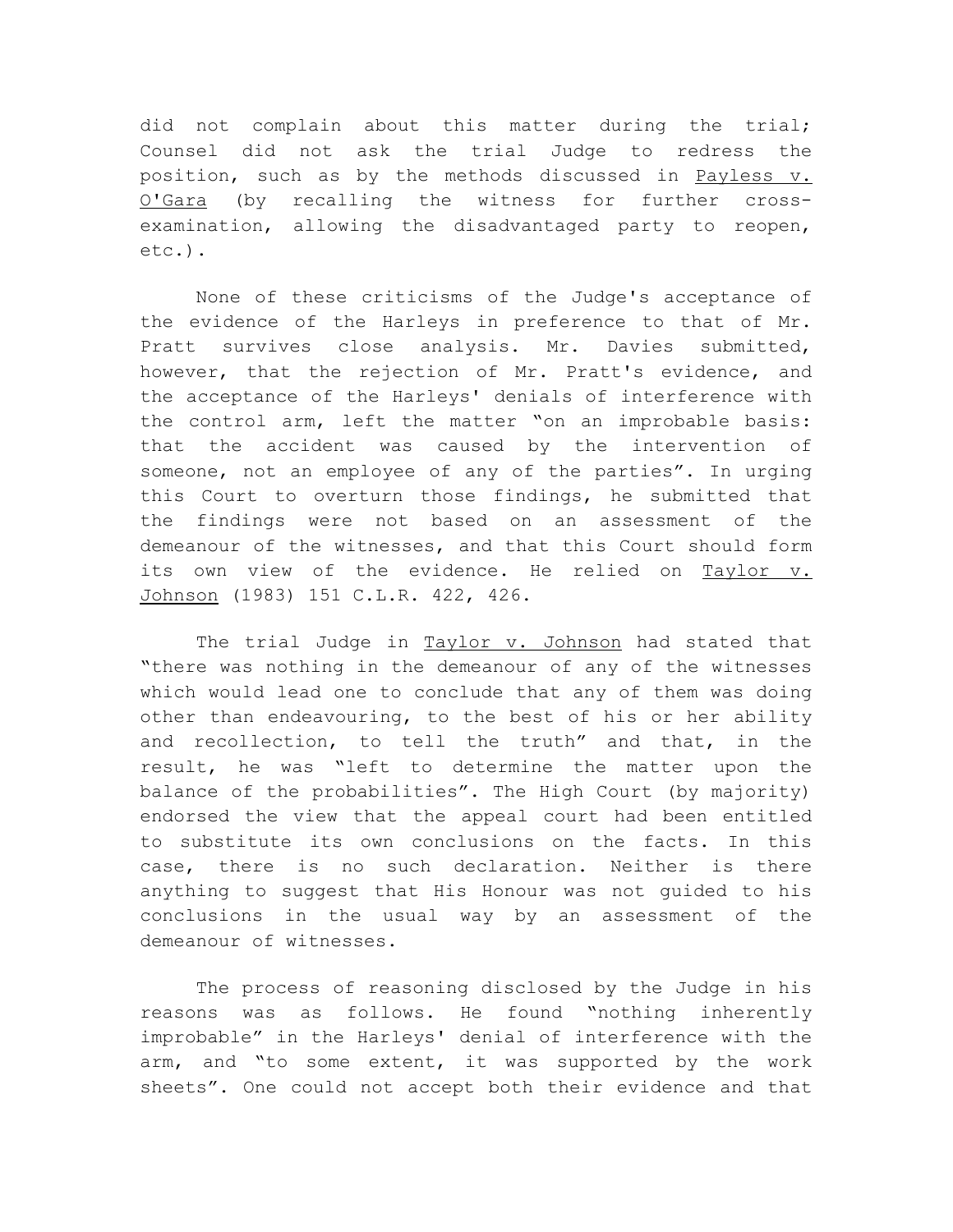of Mr. Pratt. His Honour preferred the evidence of the Harleys. He also considered whether the surrounding circumstances should influence him to reject the Harleys' evidence. In the end, that was the "critical question", which the Judge answered in the negative. In summary then, having heard the evidence of the Harleys, His Honour found them credible witnesses, and he was not dissuaded from accepting their evidence by the surrounding circumstances, or the evidence of Mr. Pratt which he rejected. That was a perfectly orthodox approach. The submission that the Judge should be taken to have gained no assistance from an assessment of the demeanour of the witnesses is unsustainable. We consider that the Judge has taken a strong and favourable view of the credibility of the Harleys.

We were referred to the reference by the Judge in his reasons to having had "no reason to doubt the honesty of any of the witnesses in the case other than the Harleys". His Honour did not thereby betray doubt as to the honesty of the Harleys. The statement occurs in a paragraph in which he is discussing briefly the evidence of witnesses other than the Harleys, none of whom he thought dishonest. A suggestion that the Judge doubted the honesty of the Harleys would be inconsistent with his earlier statement that he preferred their evidence to that of Mr. Pratt - and he did not find Mr. Pratt to have been dishonest.

The appellant's argument came close to a contention that the Judge was obliged to pin responsibility for the disconnection of the control arm onto one of the persons put before him. But he was obviously entitled not to be satisfied, on the evidence, on the balance of probabilities, that any of those persons was responsible. The evidence before His Honour was not so clearly exhaustive, as necessarily to exclude intervention by some person not named in the evidence. Once there was evidence from Mr. Pratt that the Harleys were in the vicinity of the burner that day, the appellant again came close to suggesting that the Judge was almost bound to reject the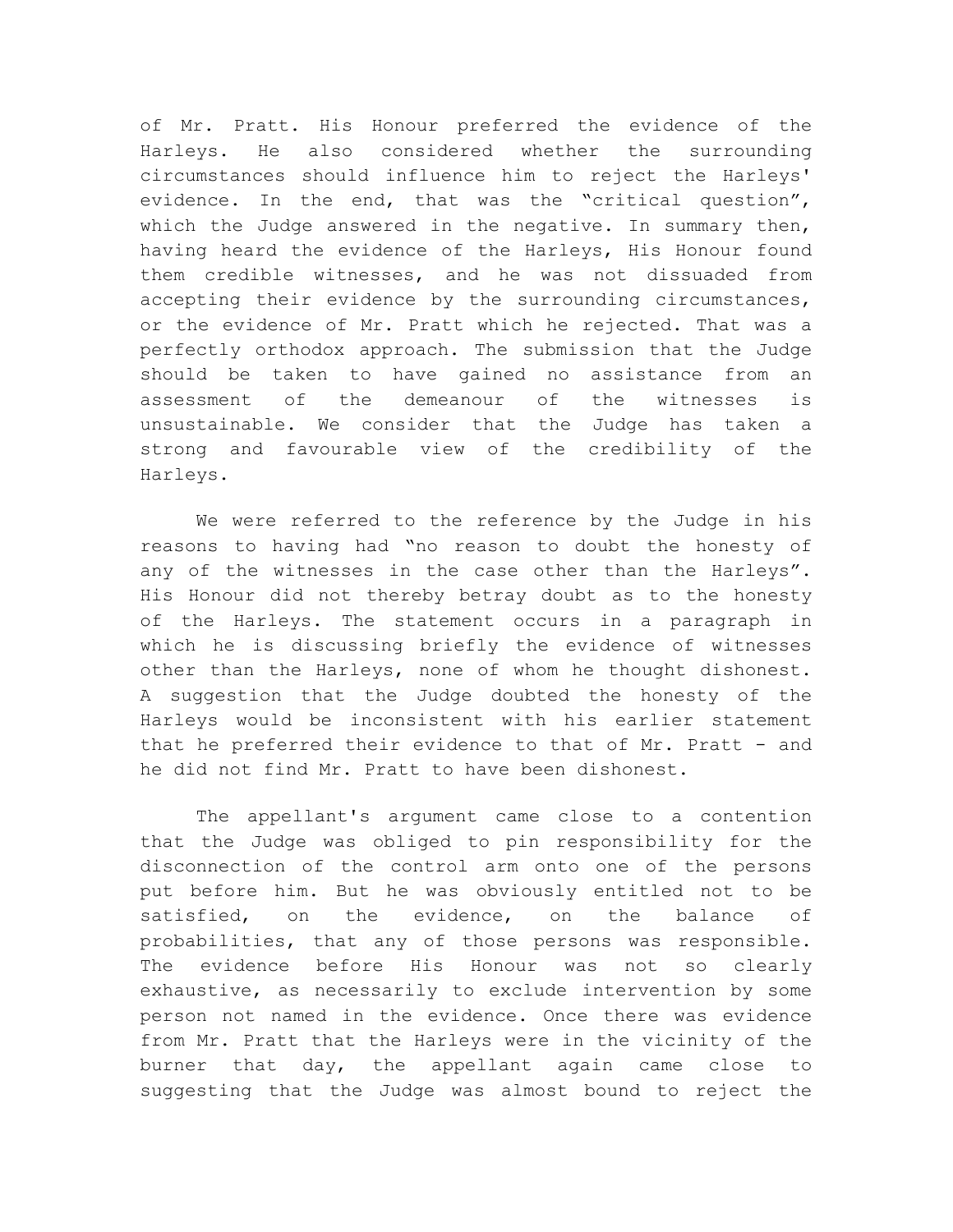denials of the Harleys, in order to pin that responsibility onto the only persons shown by any evidence (regardless of its reliability) to have been near to the relevant machinery. One can understand why the appellant would be moved to contend that the Judge's determination did not depend on an assessment of demeanour. Its only arguable prospect of succeeding in this Court depended on the Court's being prepared to review the findings solely by reference to the record. But once one acknowledges that the Judge carried out his task in the orthodox way, assessing the oral evidence by reference to considerations such as demeanour, as one should acknowledge, then the approach urged upon this Court is readily seen to be untenable. The relevant principles are of course well known, being those discussed in cases such as Uranerz (Aust.) Pty. Ltd. v. Hale (1980) 54 A.L.J.R. 378, 381-2; S.S. Hontestroom v. S.S. Sagaporack (1927) A.C. 37, 47 and Powell v. Streatham Manor Nursing Home (1935) A.C. 243, 267.

We would dismiss the appeal and order the appellant to pay the first respondent's costs of and incidental to the appeal to be taxed. We turn now to the issue of costs as between the first respondent and the third parties, joined at its instance.

This Court ordered during the hearing of the appeal that the first respondent's cross-claims against the second and third third parties be dismissed with costs. A comparable order was made at the trial, and the trial Judge went on to order that the costs order in favour of the first respondent against the appellant extend to the costs payable by the first respondent to the second and third third parties. He did that on the basis that the joinder of the third parties was reasonable. Before this Court, the appellant abandoned its challenge to that. This Court should, prima facie, make a similar order, that is, that the costs payable by the appellant to the first respondent include the costs payable by the first respondent to the second and third third parties.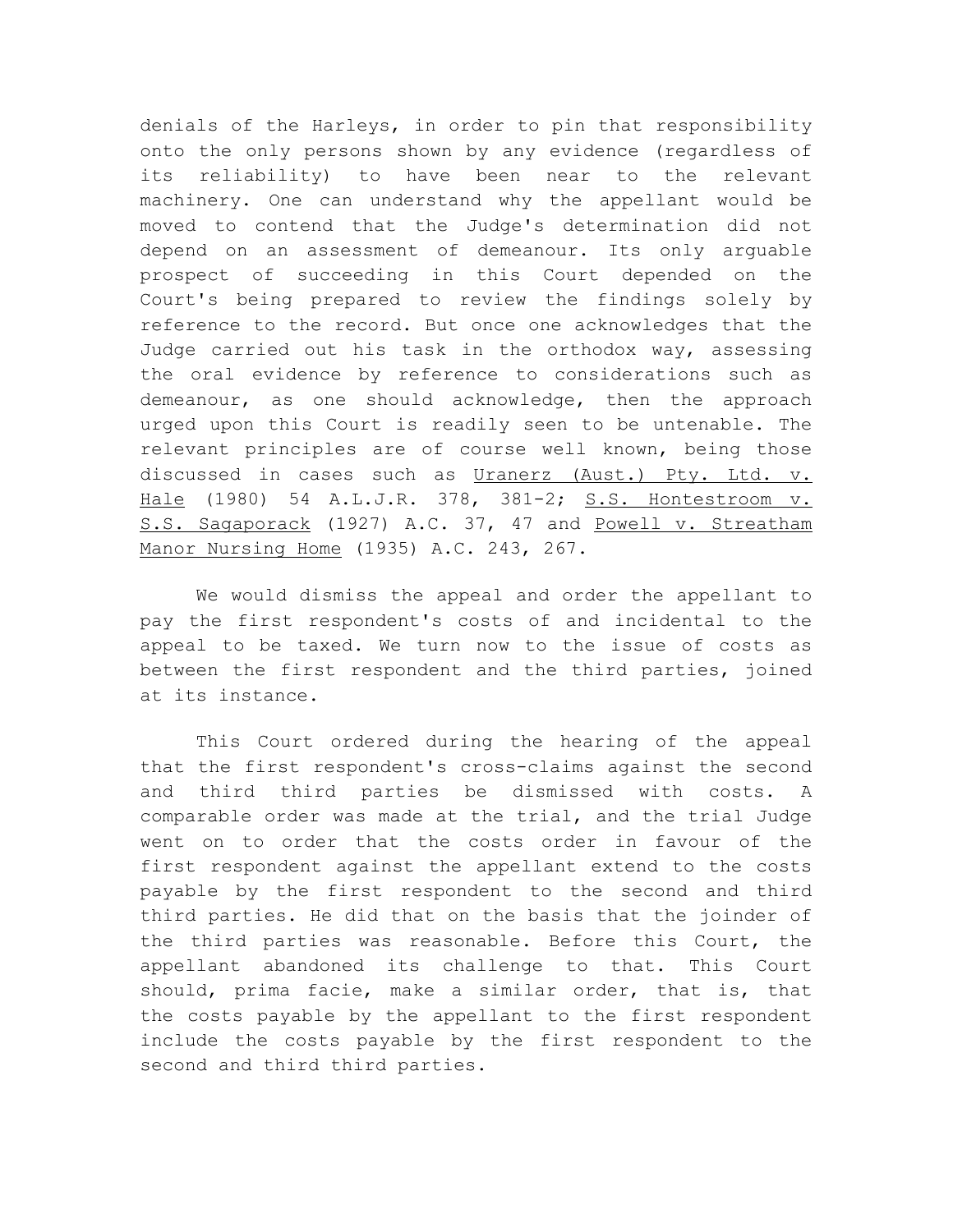The appellant relied, however, on letters passing between its solicitors and the solicitors for the first respondent, after the institution of the appeal, which bore on the question of the first respondent's reasonableness in persisting with its involvement of these third parties in the appeal. The first respondent kept them in the appeal really out of an abundance of caution, against the possibility of a finding on appeal that the explosion occurred, speaking broadly, because of defects in installation. Notwithstanding the attempt through that correspondence to limit the issues, the possibility of that finding was not effectively excluded until Counsel for the appellant ultimately defined the limits of the appeal on the first day of the hearing. There is reasonable basis for considering that the first respondent was justified in keeping the second and third third parties involved in the appeal proceedings to that point. This Court should therefore order that the costs payable by the appellant to the first respondent in respect of the appeal include those payable by the first respondent to the second and third third parties.

As to costs between the first respondent and the first third party, its insurer, the trial Judge ordered the first respondent to pay the first third party's costs. He appreciated of course that he had not resolved the issue of the insurer's liability, but nevertheless considered that to be the appropriate order. He then ordered the unsuccessful appellant (plaintiff) to pay those costs to the first respondent, on the basis that the joinder of the first third party had been reasonable. The appellant did not pursue any challenge to those orders in this Court. The question remains how we should deal with the appeal costs as between the first respondent and the first third party.

It is necessary first to consider the merits of the issues between them. The first respondent denied its liability to the appellant but alternatively sought indemnity under its insurance cover in the event of its being held liable. The first third party supported the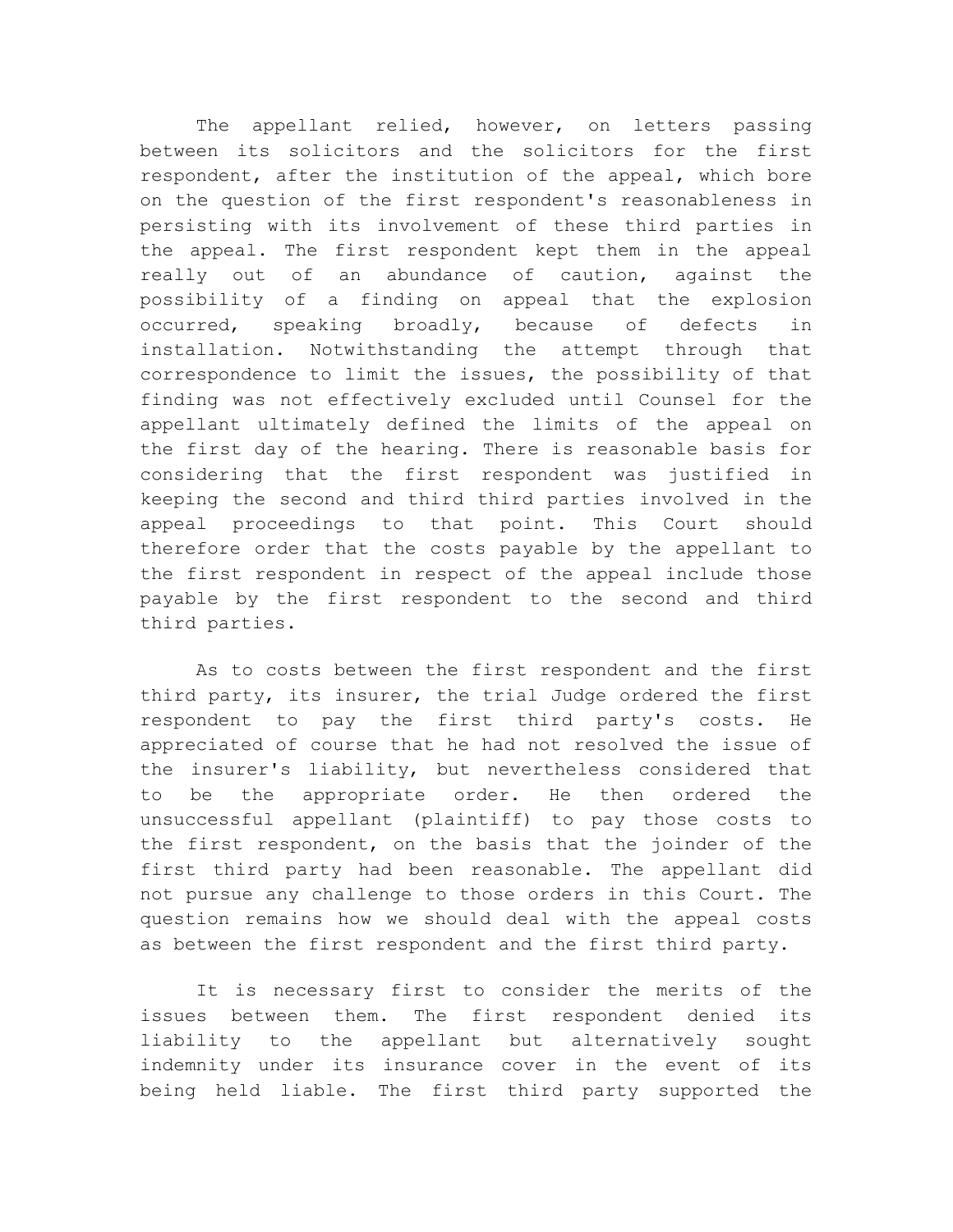first respondent's denial of liability to the appellant but in the alternative denied that the first respondent was entitled to indemnity. In the further alternative it pleaded that the latter was entitled only to a limited indemnity under the policy. Consequently, there were issues which were quite outside and distinct from that of the first respondent's liability to the appellant. As to that issue these two parties were in agreement in their denial, and the defence of it was in the hands of the first respondent and being conscientiously pursued. While the first third party had an interest in that issue, it was not the point of its presence in the action.

Because, as it turned out, the first respondent is not liable to the appellant, there is no question of indemnity to be resolved and it cannot succeed in obtaining any judgment against the first third party. That however is not the trigger to an automatic award of costs, for the Court should look to the behaviour of the parties in the litigation and the effect of that behaviour on the issue of costs. For example in the present case, it is quite clear that if the first third party had agreed that in the event that the first respondent should be held to be liable to the appellant, then indemnity would be provided under the policy, it would have been unnecessary to join it in the action at all, and that would have been the result. It follows that the merit of its denial of liability to indemnify the first respondent at all or only in part is relevant to the issue of costs.

The policy carries a combination of public risk and products liability covers. It is divided into those two sections, and in the present circumstances provides total indemnity if the public liability section is applicable and a substantially reduced indemnity if the products liability section operates.

The first third party raises two issues. It says that the risk does not come within the public liability cover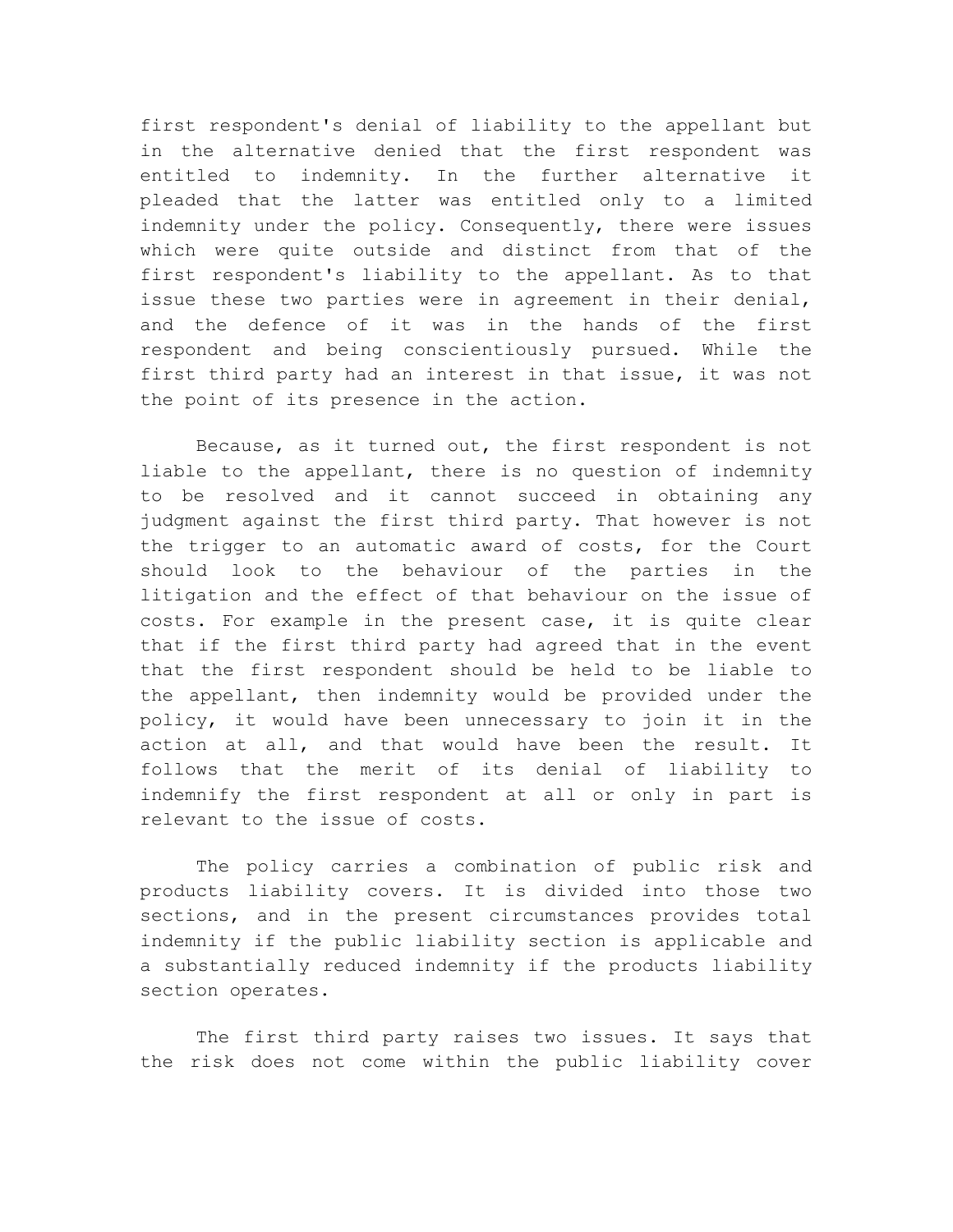because of a term in the description of the cover provided under that section reading as follows:—

"The company shall not be liable for claims in respect of:—

1. Products Liability

Personal injury or property damage caused by the nature, condition or quality of the insured's products after they have ceased to be in the actual physical custody or under the legal control of the insured ..."

It claims that because the damage was caused by the condition of the oven in having the damper arm detached, if any cover at all is provided it is excluded by this provision from this section of the cover and comes only within the products liability cover. However its second argument is that in any case it is not liable at all because of a breach of the following general condition of the policy:—

"4. Reasonable Care and Precautions

The insured shall ...

(c) comply with all statutory obligations, by-laws or regulations imposed by any public authority in respect thereof or for the safety of persons or property, particularly concerning the inspections of passenger lifts and steam pressure apparatus."

While the former term has the effect of removing the insured's liability from the higher cover of the public liability section of the policy to the reduced indemnity of the products liability section, the latter provision defeats any right to indemnity in the event of a breach. In order to comprehend their respective functions and meaning, it is necessary to appreciate the difference in approach between public risk cover and products liability cover in respect of the former provision, and to understand the relationship between the insurer and the insured in respect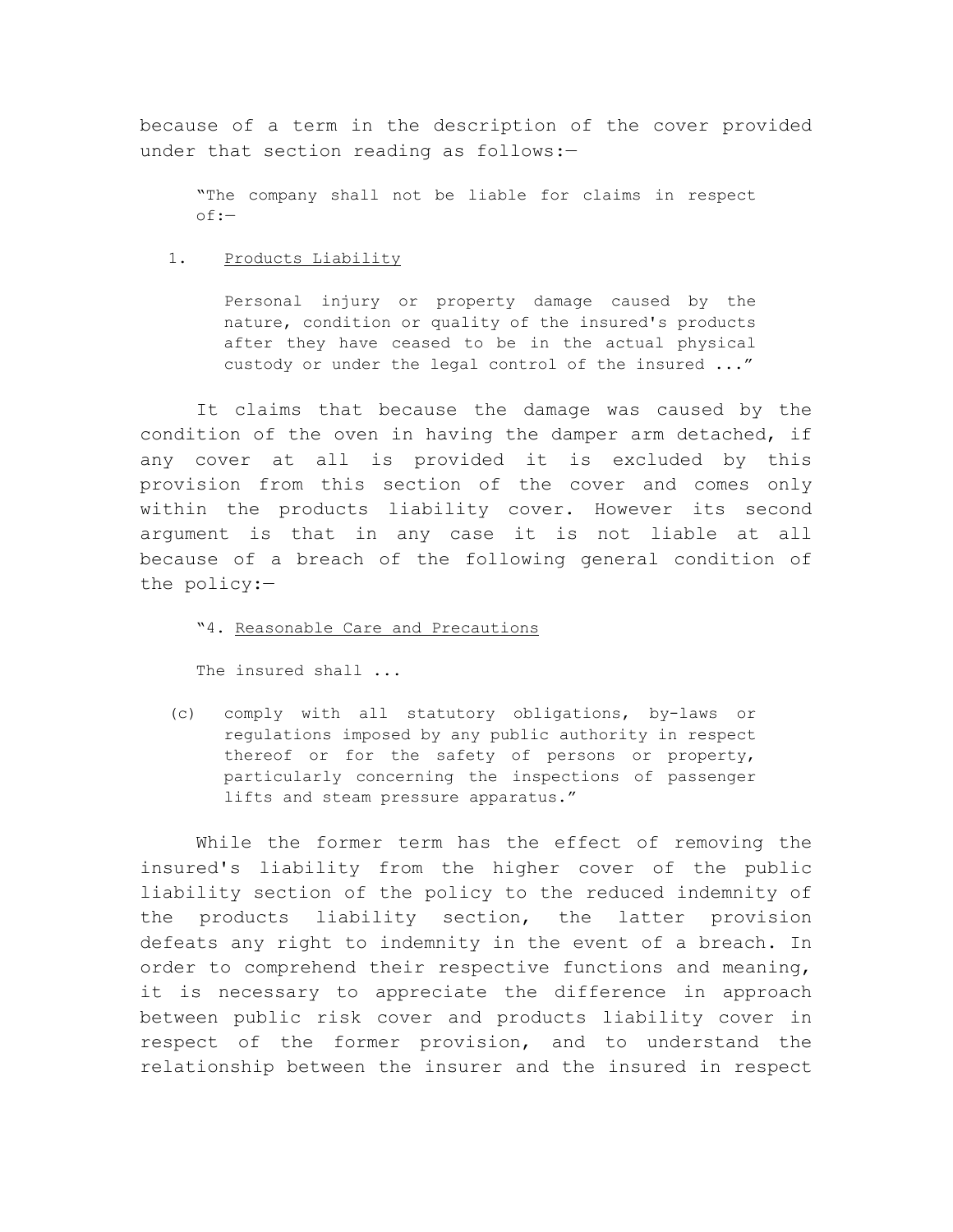of the purpose of the insurance and the duty of the insured to the insurer in respect of the latter.

The limitation of public liability cover relating to the nature, condition or quality of the product is inserted because of the special risks of liability of a manufacturer or distributor of products flowing from some feature of the product inherent in the manufacture or supply of it by the insured. Because of the existence of a special class of policy covering products liability, it is the common practice in public risk policies to sever and exclude such a special risk which is more properly the subject of cover under such a more specialised policy. This distinction becomes even more vivid where the two classes of cover are recognised in a composite policy such as in the present case.

While it may be quite acceptable to both parties to make such a distinction, it is equally accepted that the insured wishes to be covered for its ordinary public risk liability where these special circumstances do not apply. This is what has been done in the present case. Very properly the insurer has provided such public risk cover limited only by this definition of the cover itself. It is manifest that there must be occasions when, although the relevant risk may involve's product of the insured, even directly, the real cause of the harm is some act or omission to which the product is merely incidental, and the risk comes more properly under the public risk cover. Otherwise, for example, it could be argued that if the product fell while being hoisted into position and caused damage, the cover does not operate because the damage was caused by the hard and heavy nature, condition or quality of the product because the damage would not have been caused had it been soft and light. Such an absurd and noncommercial construction could not have been intended, though it could be argued to be within the ordinary meaning of the words. The insurer's construction of the term would remove from the cover virtually every occasion in which the product had some part, no matter how small and no matter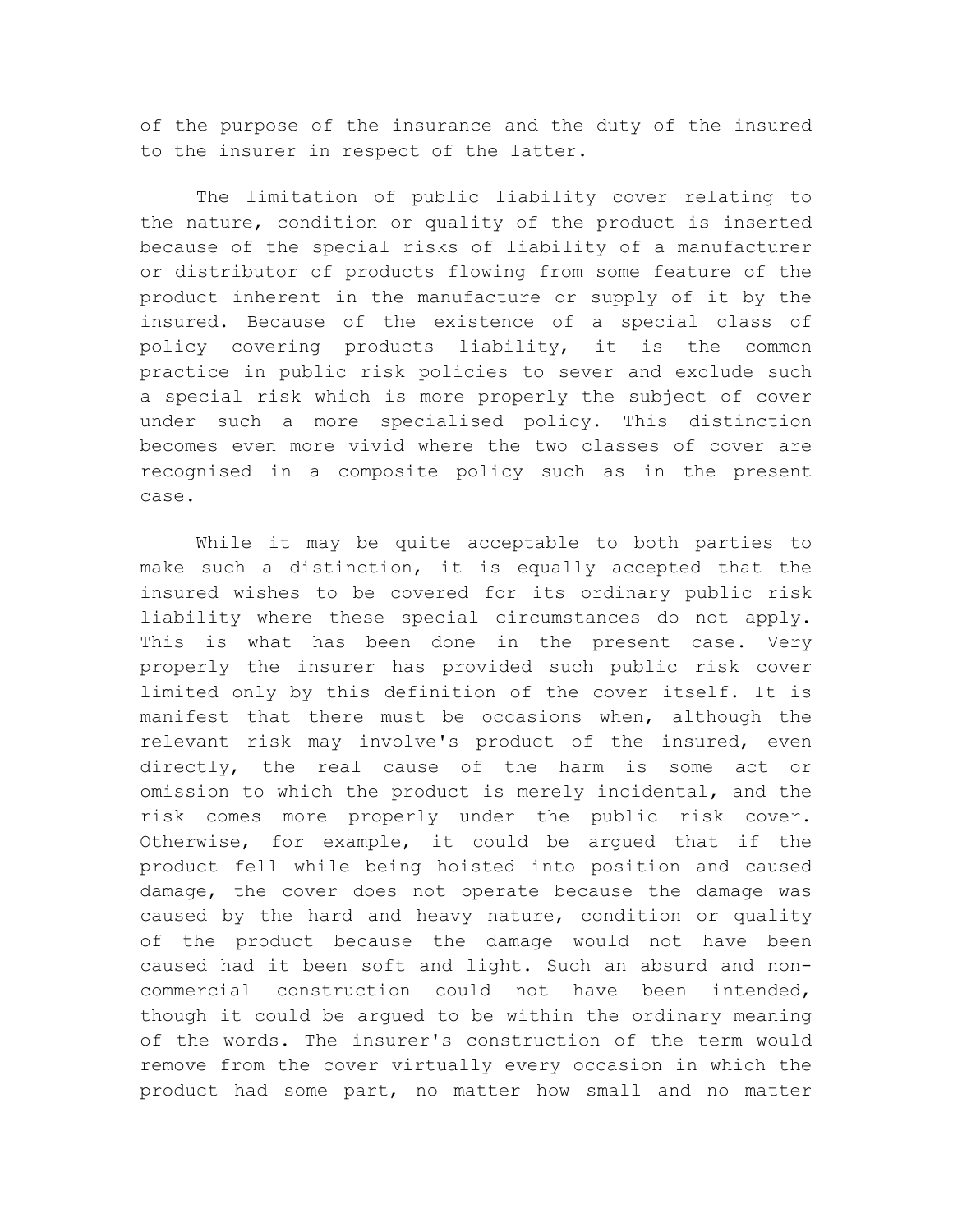how incidental to the real cause of the loss. The removal of such a large part of the cover which is ostensibly provided otherwise, cannot be achieved by recourse to the ambiguity of causation and clearer expression would be needed to achieve such a result, which would be in conflict with the reasonable commercial expectations of an insured.

Unfortunately the insurer here now argues that although the liability of the insured was alleged to have arisen as the result of a negligent action of a workman of its sub-contractor on the installation of the product, and not even associated with the assembly of the product but rather the act of testing it, yet the liability was caused by the condition of the product as the result of that negligent act. Had the insured been held liable, it is true that the explosion could be said to have occurred because of the state of the damper control system as the result of interference with it by the sub-contractor's workman. This could certainly have been described as a "condition" of the product, but it was certainly not a condition inherent in the equipment by reason of its design or specifications, nor was it due to a soundly designed but defective product supplied by the insured in that state.

As it has been explained, the real cause of any notional liability of the insured would have been the action by the workman, and although the condition of the product resulting from that action may have had its place in the chain of causation leading to the damage, this is not that which is contemplated by the limitation in the cover described in the policy: cf. Wayne Tank and Pump Co. Ltd. v. Employers' Liability Assurance Corporation Ltd. (1974) 1 Q.B. 57 where this distinction was recognised. It is true that there may be more than one cause of the harm and that if the liability of the insured accrues from a cause which is the subject of an exclusion then the cover does not apply even though the other cause comes within the description of the cover. But that is not the end of the matter. The excluded feature must still be a cause within the meaning of the provision.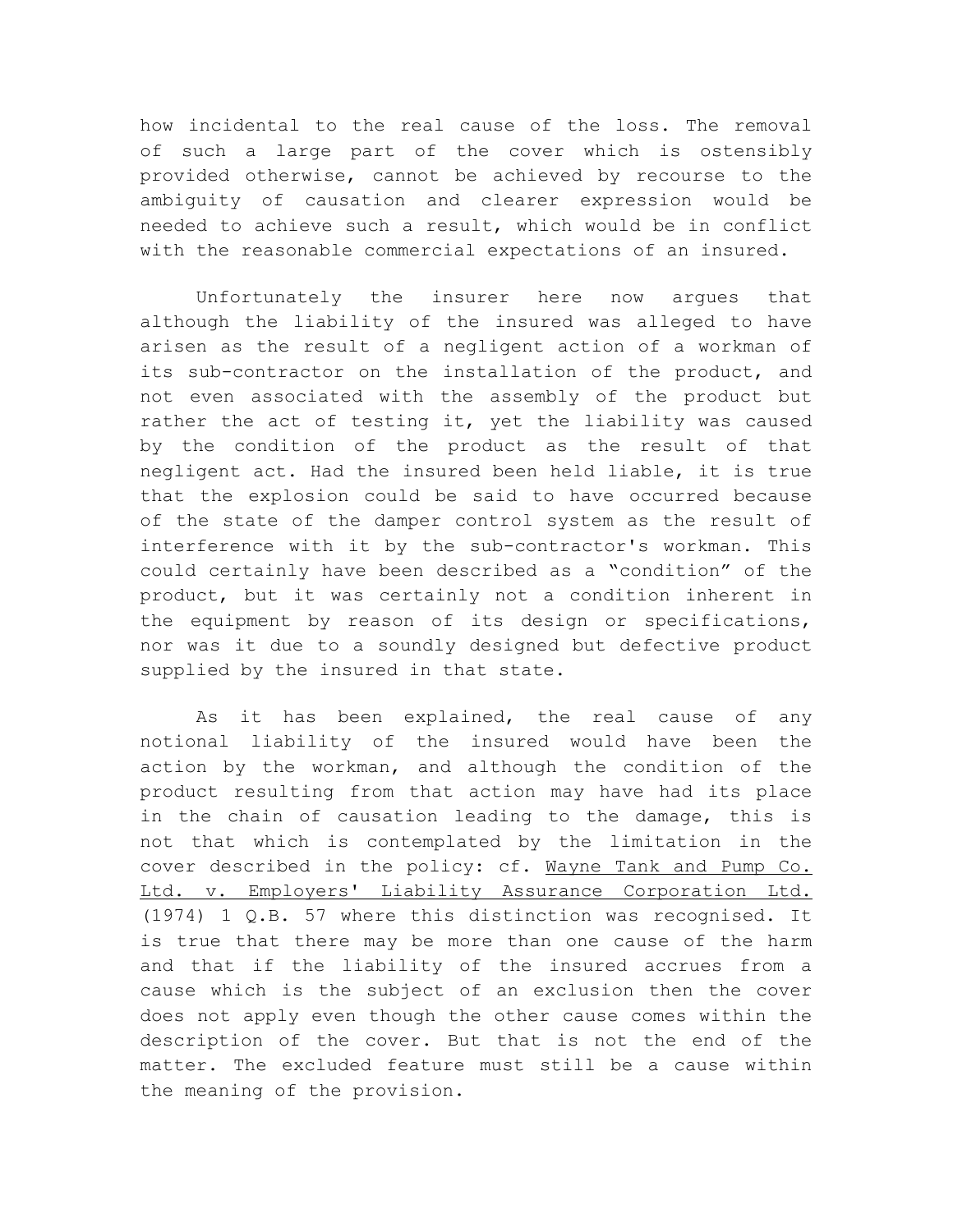The limitation of the cover here refers to "claims in respect of ... Property Damage caused by the nature, condition or quality of the insured's products", and it is unhelpful to take a narrow view of causation unrelated for example to the contextual association of the claim of the party suffering loss, and the influence of that element upon the construction of the provision. It is at this point that it is useful to reflect upon the nature and purpose of the contract of insurance of this class. These features give the causation referred to a particular meaning conformable with the general design of the distinct types of cover adverted to earlier in this explanation. Because the notional liability of the insured would have been so essentially associated with the result of the conduct of the sub-contractor's workman rather than any liability related to the supply of a product in the relevant condition, the former would have been the only effective cause within the meaning of the term of the policy; and the condition of the product secondary to that conduct would not have come within the relevant provision because it did not cause the damage within its meaning.

It may even be the case that the form of expression adopted in this policy has the effect that if the damage was caused by more than one cause, it could not be said that it was caused by one of them. It is not necessary to resolve this.

The position here is much stronger against the insurer than that in Mutual Acceptance (Insurance) Ltd. v. Nicol (1987) 4 A.N.Z. Insurance Cases 60-821 where the Court of Appeal of New South Wales upheld the claim of an insured to indemnity against liability to the purchaser of a boat by whom harm was suffered in an accident caused by a defect in the steering of the boat. The defect resulted when a part became unscrewed because the insured had failed to check and remedy the loose part prior to sale. The insurer failed in its attempt to invoke an exclusion of its liability for "claims arising directly or indirectly out of any defect or deficiency in ... goods sold or supplied ... after such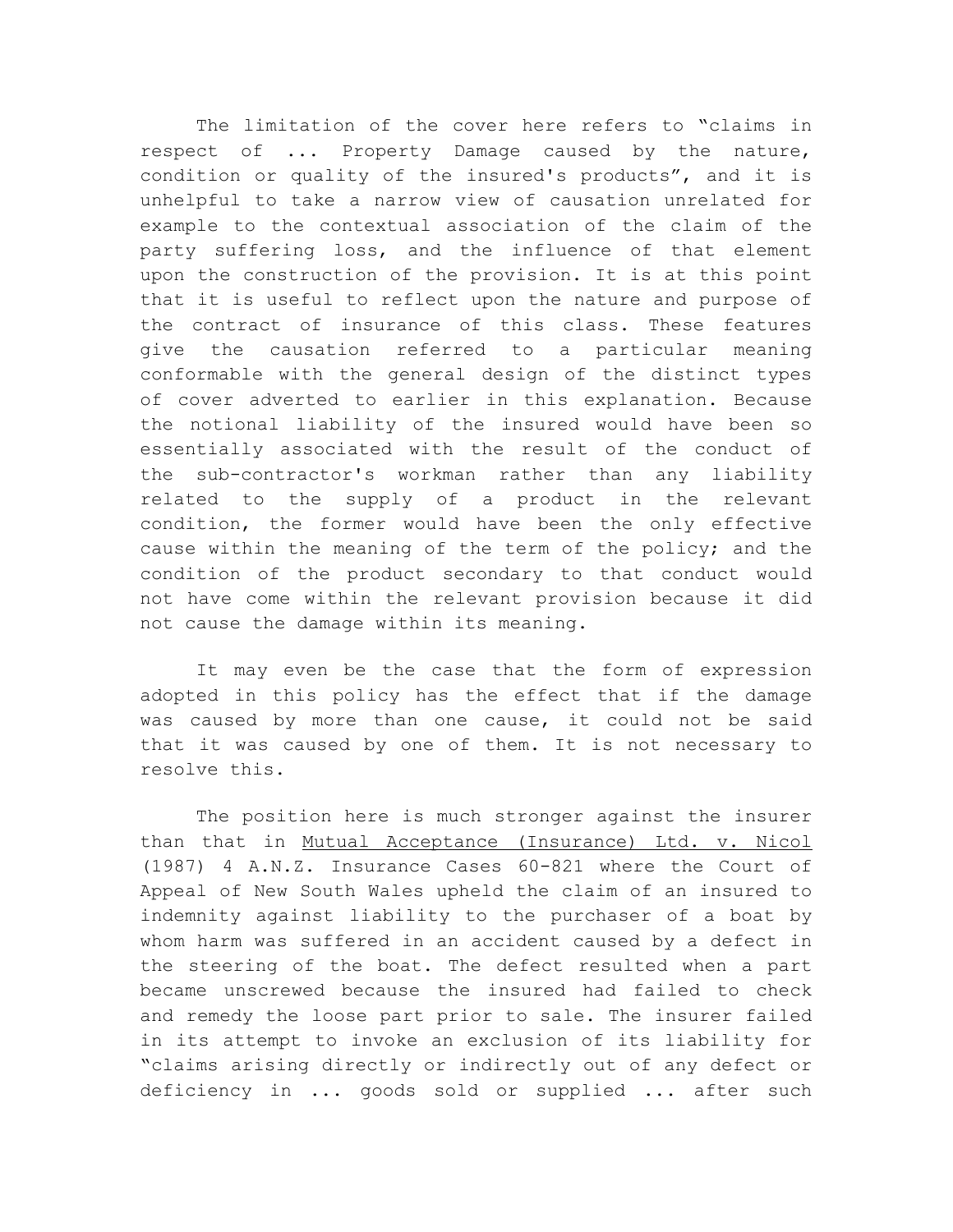goods have passed from the actual physical custody of the insured". The reasoning of the Court was identical in principle with that set out above.

The second term of the policy under consideration, that is, the condition requiring compliance with all statutory obligations, etc., must also be construed according to a reasonable understanding of the nature and purpose of the policy and the duties of the parties towards one another, in this case particularly the duty of the insured towards the insurer. For example, it is not uncommon as in this case for this condition to be associated with a related condition requiring an insured to take reasonable care or precautions to prevent personal injury and property damage. Obviously if the latter were read without reference to the purpose of the policy, it would have the effect of excluding almost every case of negligence, contrary to the obvious intention of the parties. Having regard to the commercial purpose of the contract, it has been so construed that the reasonableness of the precautions required to be taken is to be measured by reference to the duty of the insured to the insurer rather than that of the insured to the claimant: Woolfall & Rimmer Ltd. v. Moyle (1942) 1 K.B. 66; Fraser v. B.N. Furman (Productions) Ltd. (1967) 1 W.L.R. 989. He does not lose his cover merely by his negligence towards the claimant providing he is not also negligent towards the insurer by courting the risk. Further, the obligation of the insured is personal so that it is satisfied if he takes reasonable care, in the sense stated, to engage competent workmen or supervisors.

So too in the present case, if the insured's obligation is read in the same light, where some subcontractor fails to comply with a statutory obligation or by-law, then the insured will not be held thereby to be in breach of the condition of the policy. However the position in the present case is a little more complicated because s. 60A of the Gas Act 1965-1988 requires any person who installs any system used, designed or intended for use in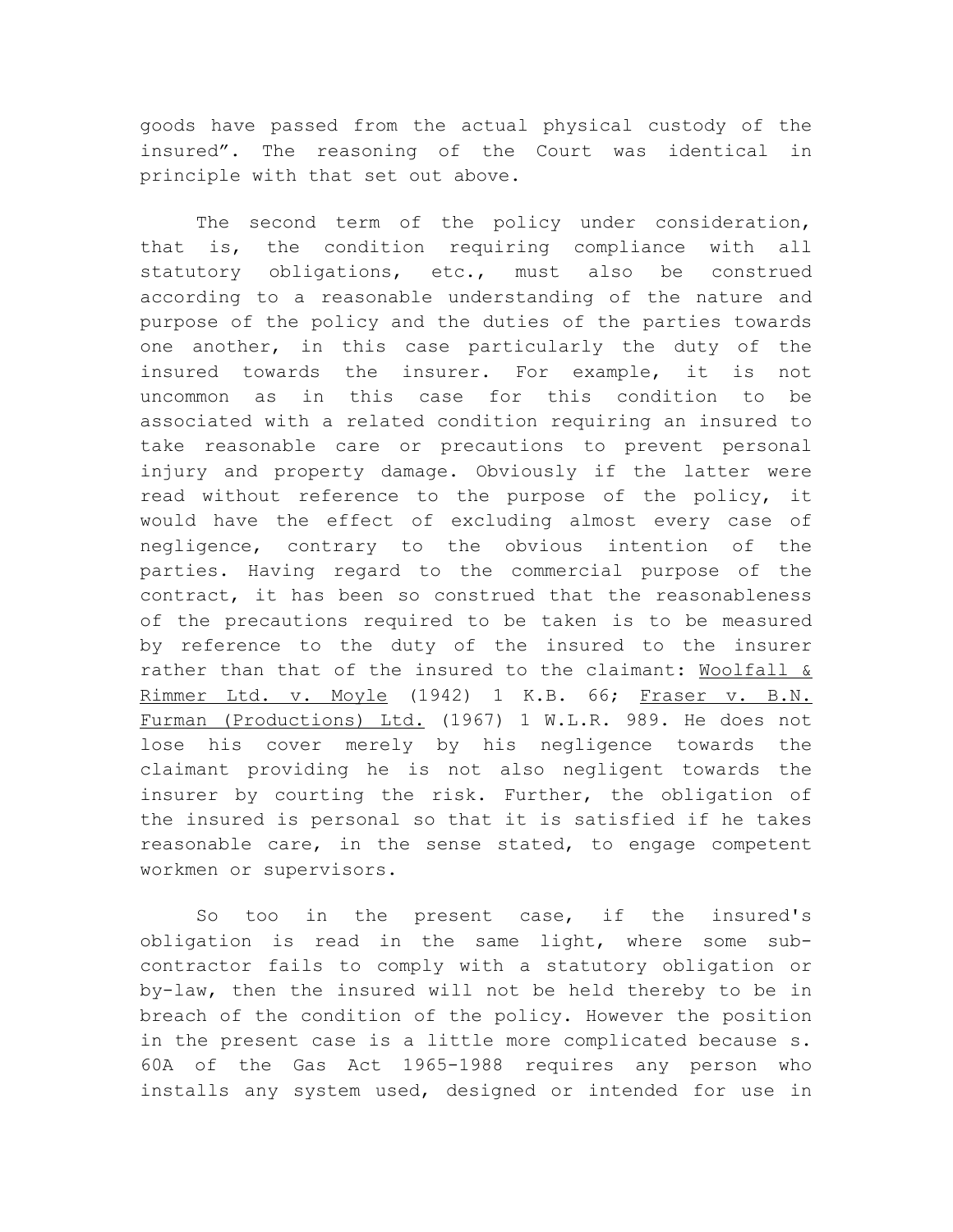connection with the consumption of gas to comply in every respect with the provisions of the Act and Regulations and to ensure that all work is carried out competently and with due regard for safety. In accordance with the above principles, the insured would comply with his duty to the insurer in respect of the last part of the section by engaging a competent sub-contractor. No default in this respect is suggested.

Regulation 92(2), upon which the insurer more heavily relies, provides that "a person shall not employ any other person, whether as a servant, contractor or agent, to perform gas-fitting contrary to" certain provisions of the regulations, including a provision requiring suitable formal qualifications. Assuming for the purposes of argument that the work done by the relevant employee of the sub-contractor was gas-fitting and that he was not qualified as a gas-fitter, there is still an obvious difficulty for the insurer. The insured certainly did not employ the relevant workman as its servant, contractor or agent to do the work, for he was employed by the subcontractor. While the word "employ" must mean more than a contract of service because of its reference to "contractor" and "agent", however, any suitable extension of the connotation of the term cannot comprehend such an indirect relationship as existed here between the first respondent and the workman. Any argument that the former employed the sub-contractor company, which was unqualified, to do the gas-fitting also fails for, as the insurer itself argued, the word as used could not extend to the engagement of a company for it is not a living person, and such an entity cannot be qualified or licensed to act as a gasfitter. Consequently the regulation does not apply to the conduct of the insured in the present case in engaging a company to perform the work.

This construction is both logical and reasonable when the person performing the work is employed by a company which may be a contractor or sub-contractor of another party. The work must ultimately be done by a living person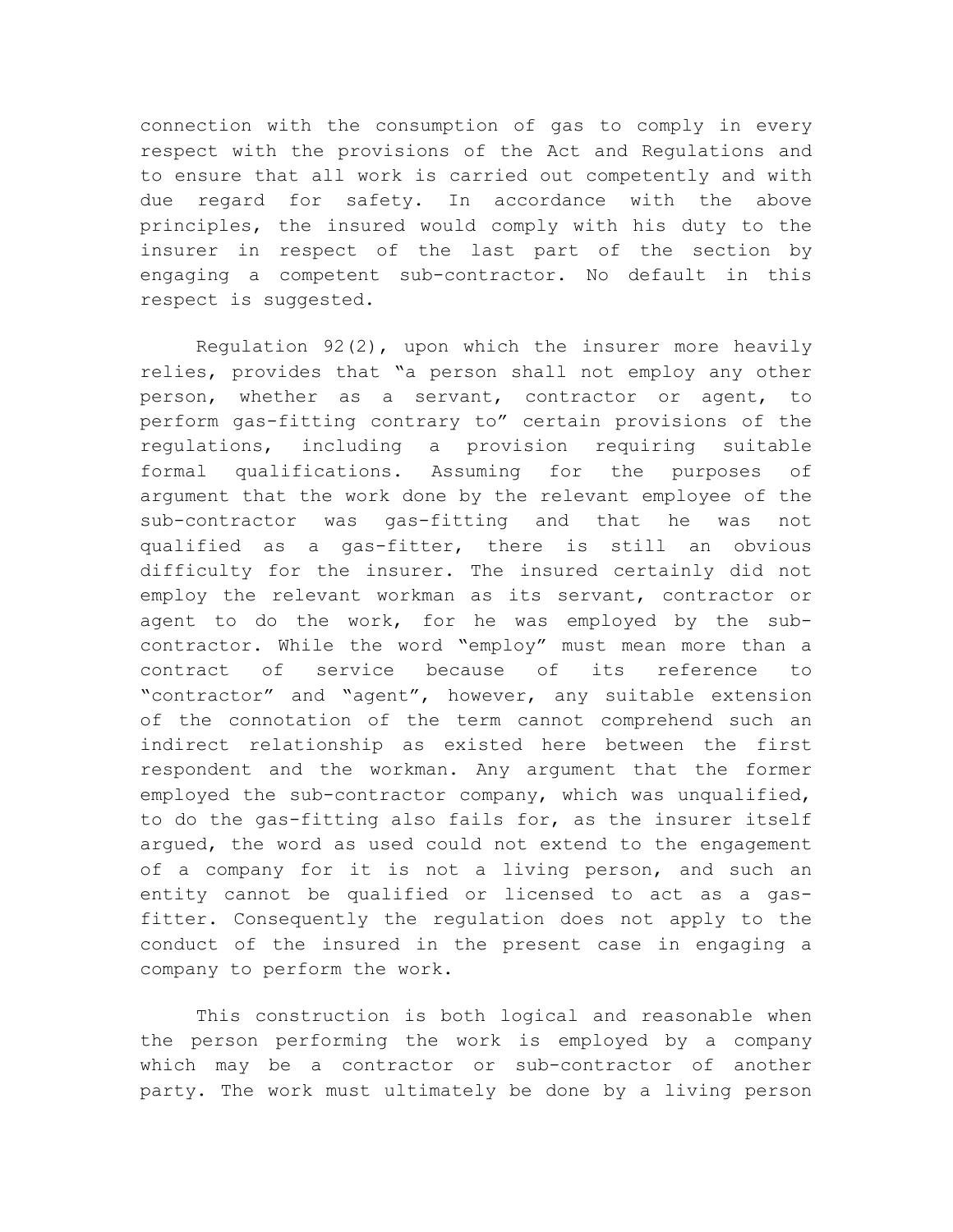and the purpose of the regulation is to ensure that, if he is employed, his employer as well as he will be responsible to ensure that he is qualified and licensed. In the usual case, his direct employer is the person upon whom responsibility should obviously lie to ensure compliance. If the workman himself is an independent contractor or agent rather than an employee, then the regulation is wide enough to place responsibility also upon the person who directly engages him, even though there be no contract of employment. Because these provisions are enough to catch all classes of case so as to render the person in direct relationship with the workman also responsible, it is unnecessary to its purpose for the regulation to extend beyond that first level of engagement so as to catch up other persons whose relationship with the workman is more indirect. This is perfectly reasonable because of the usual incapacity of such a person to control the contractor's choice in his selection of employees.

While these reasons are enough to show that there was no breach of the by-law by the first respondent and consequently no breach of the condition of the policy, it may be queried whether some construction should be put on this condition similar to that put on the "Reasonable Care" condition. This would mean that a simple breach of a regulation or by-law would not be enough to constitute a breach of the policy, so that the default would need to be deliberate or reckless. Although this is an attractive explanation it is not necessary to decide it.

For these reasons, if the first respondent had been held liable to the appellant, the first third party would have been held liable to indemnify it and it would have lost on the only issues between them. Conversely the first respondent was correct in commencing third party proceedings to enforce its entitlement to indemnity under the contract and has succeeded in establishing its right over the first third party's repudiation of the claim. It is within this situation that the question of costs be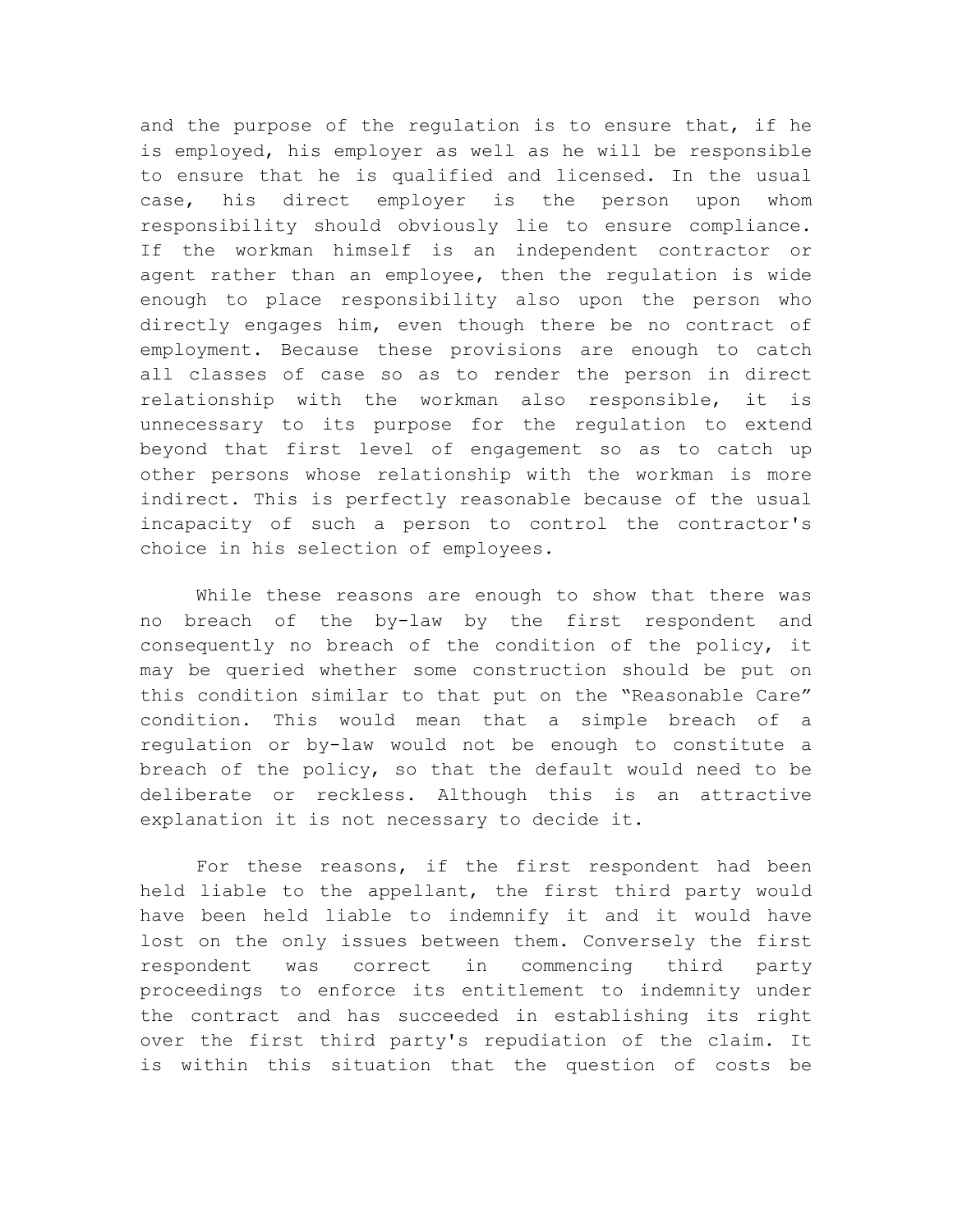considered as between the first respondent, the first third party and indeed the appellant.

While there has been no appeal against the trial Judge's order that the first third party's costs be paid by the first respondent who should in turn be reimbursed by the appellant, that question re-emerges in respect of the costs of the appeal. As O. 18 r. 14 of the Rules of the Supreme Court are identical in substance with the relevant rules in New South Wales, the discussion in Lever v. Golsby (1964) 5 N.S.W.R. 1833 on this topic is relevant. From that case, the following principles may be derived -

- (a) that although a plaintiff has no interest in proceedings for contribution between the defendant and the third party (Barclay's Bank v. Tom (1923) 1 K.B. 221 at pp. 223-4), the third party still has an interest in the trial between the plaintiff and the defendant and its result;
- (b) that it is logical that where a defendant has added a third party and a verdict has been found in favour of the defendant against the plaintiff, in the ordinary course of events the defendant should have his costs against the plaintiff but should pay and bear the third party's costs himself; and
- (c) that although the plaintiff has no interest in the private claims by the defendant against a third party, if the plaintiff or a third party in the course of litigating the plaintiff's claim against the defendant in the third party procedure, in which each has an interest, is guilty of some misconduct such as aborting the trial and causing costs to be thrown away, then the Court may in its discretion visit an order for costs upon the offending party.

In In re Salmon; Priest v. Uppleby (1889) 42 Ch. D. 351 it was held that in ordinary circumstances if the defendant joins a third party whose presence is wholly immaterial to the plaintiff and is solely for the benefit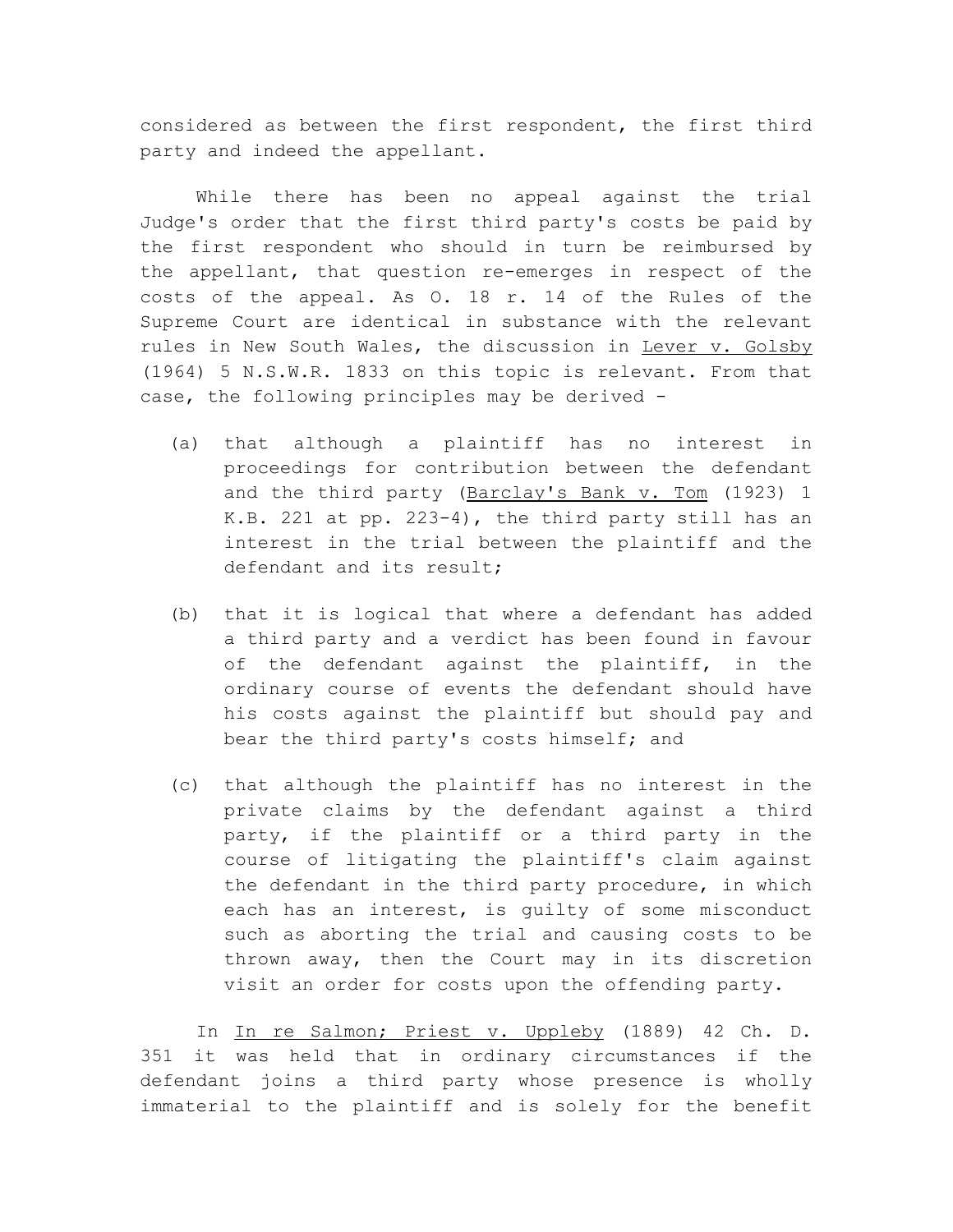of the defendant, the unsuccessful plaintiff should not be liable in costs for such joinder. Further, where the plaintiff failed against the defendant who had claimed an indemnity from the third party in the contingency of his own liability to the plaintiff, as the third party escaped only because of the plaintiff's failure against the defendant, it was ordered that the third party should have no costs.

In Welch v. Bank of England (1955) 1 Ch. 508, the plaintiff brought a claim against the bank in respect of transfers of stock which had been, forged by a trustee and the bank issued third party proceedings against stock brokers who presented the transfers. The plaintiff succeeded in respect of some transactions but failed in respect of others and the question of costs of the latter was discussed by Harman J. at p. 549 where he said:

"There arises then the much-vexed question of the fourfifths of the plaintiff's costs which the defendants have been ordered to pay. I think that it is not disputed that the two third parties who have failed are under some liability in that respect. But it is said that the three other third parties were successful; so they were in the sense that the transfers which they lodged cannot be set aside and stand in spite of the fact that they originated in fraud. They say therefore: no indemnity. I do not think that is right, because, unless the defendants had fought to the end, it may well have been that the action would not have resulted as it has. But, apart from that, they did deny, at any rate right up to the hearing, that they were bound to give any indemnity at all, whatever the result of the suit; and the bank was therefore bound to fight the action, not only to protect itself but also to justify its claim to indemnity. It seems to me on the whole that the costs which the defendants have been bound to incur viz-a-viz the plaintiff in fighting the main battle must be paid by the third parties."

In Allman v. Daly (No. 2) (1959) V.R. 614 at pp. 618-9, it was said:—

"Counsel were unable to refer me to any case in which a third party has been ordered to pay the costs of the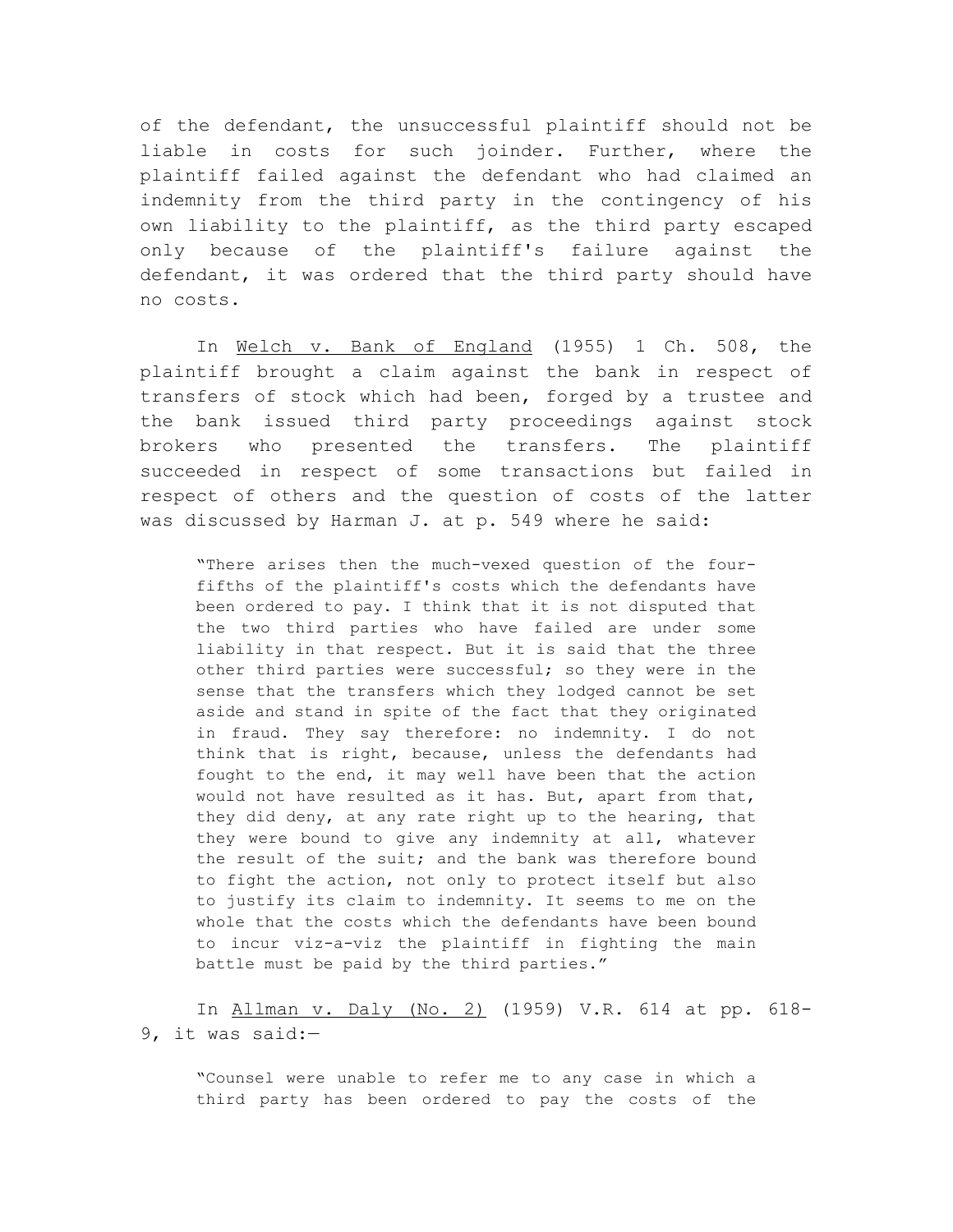defendant who has joined him, where that defendant has been successful in the action and has had judgment entered for him against the plaintiff, and I have not myself been able to find any such case. In my view, it would be contrary to principle to hold that, in a case such as this, third party should be ordered to pay the successful defendant's costs. My reasons for taking this view are as follows:—

'1. There is in this *action* no issue between the plaintiff and the third party. It is true that in cases of indemnity, and perhaps in other cases as well, the interest of the third party is two-fold - his first interest is to resist the claim of the plaintiff, so that the situation will never arise in which the defendant can look to him for indemnity or contribution. To this end he may be permitted to take part in the trial and oppose the plaintiff's claim against the defendant: cf. Eden v. Weardale Iron and Coal Co. (1887) 34 Ch. D. 223; Eddison & Swan United Electric Light Co. v. Holland (1889) 41 Ch. D. 28; Daniels Chancery Practice (8th ed.) p. 223. His second interest arises only after the defendant's liability has been determined, and is one of no concern to the plaintiff. It is merely to establish that he is under no liability to indemnify the defendant, or to contribute to the amount of the judgment entered against him.'"

These authorities demonstrate that the award of costs in such circumstances is entirely within the discretion of the Court and various results may follow, depending on the circumstances, although the discretion must be exercised judicially; and they provide examples of factors which are taken into account in the exercise of that discretion. In the present case, the first third party was bound to indemnify the first respondent if it had been held liable and so it had some interest in that issue, but the latter was defending the claim so that it was unnecessary for the first third party to join In that exercise. However, the first third party was necessarily brought into the action and incurred its costs only in respect of the issues upon which it lost. In these circumstances, although there is room for substantial argument to the contrary, an order for